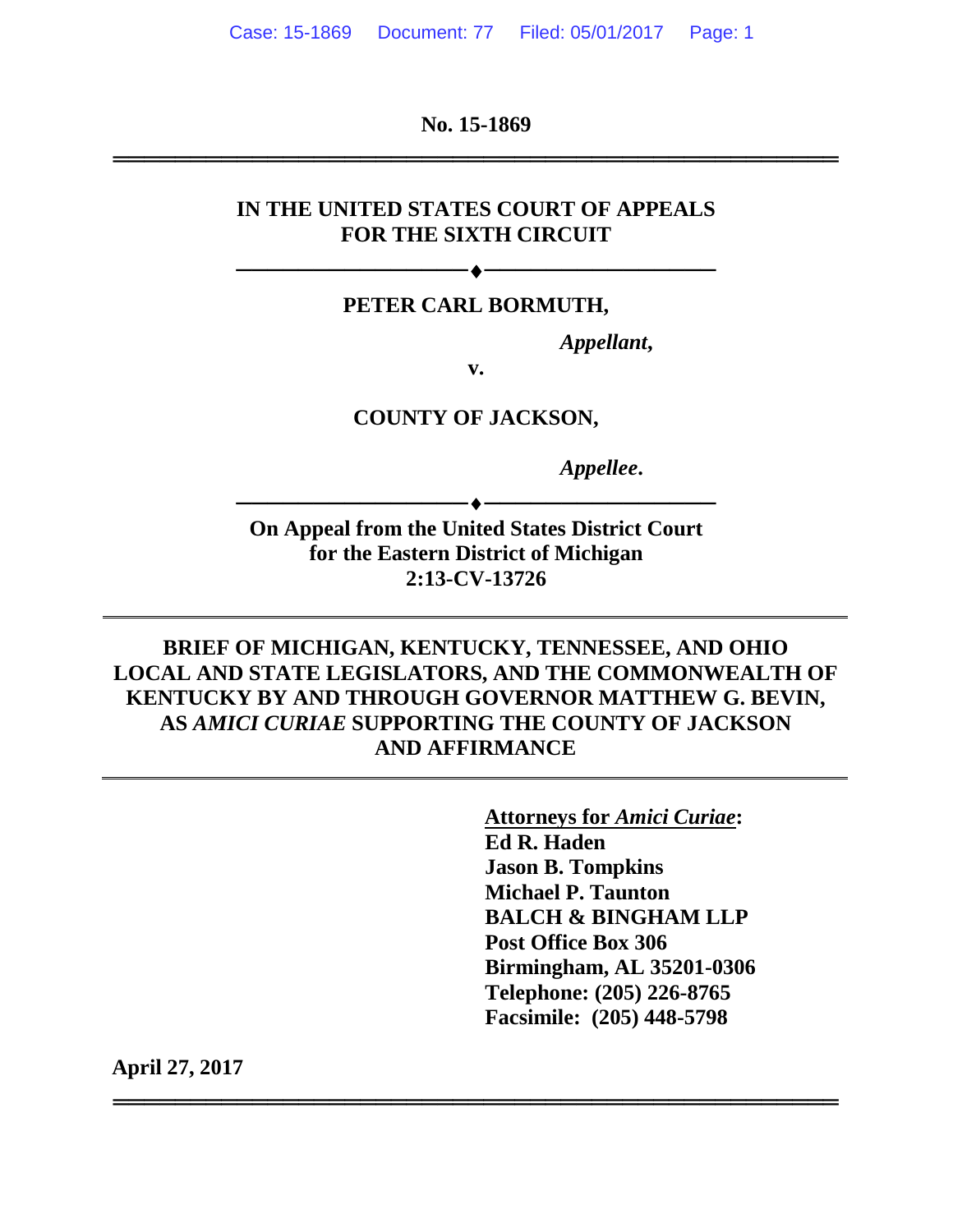# **TABLE OF CONTENTS**

| I.  |                | INVOCATIONAL PRAYERS OFFERED BY LEGISLATORS ARE PART OF                                                                                                                                                                                     |  |
|-----|----------------|---------------------------------------------------------------------------------------------------------------------------------------------------------------------------------------------------------------------------------------------|--|
|     | a.             | Opening Invocations within the Michigan Legislature5                                                                                                                                                                                        |  |
|     | b.             |                                                                                                                                                                                                                                             |  |
|     | $\mathbf{c}$ . |                                                                                                                                                                                                                                             |  |
|     | d.             |                                                                                                                                                                                                                                             |  |
| II. |                | REINSTITUTING THE THOROUGHLY REJECTED DISTINCTION BETWEEN<br>"SECTARIAN" AND "NON-SECTARIAN" PRAYERS WOULD BE AN<br>IMPERMISSIBLE ESTABLISHMENT OF "CIVIC" RELIGION, AND WOULD<br>VIOLATE THE RIGHTS OF INDIVIDUALS WHO OFFER INVOCATIONS 9 |  |
|     |                |                                                                                                                                                                                                                                             |  |
|     |                |                                                                                                                                                                                                                                             |  |
|     |                |                                                                                                                                                                                                                                             |  |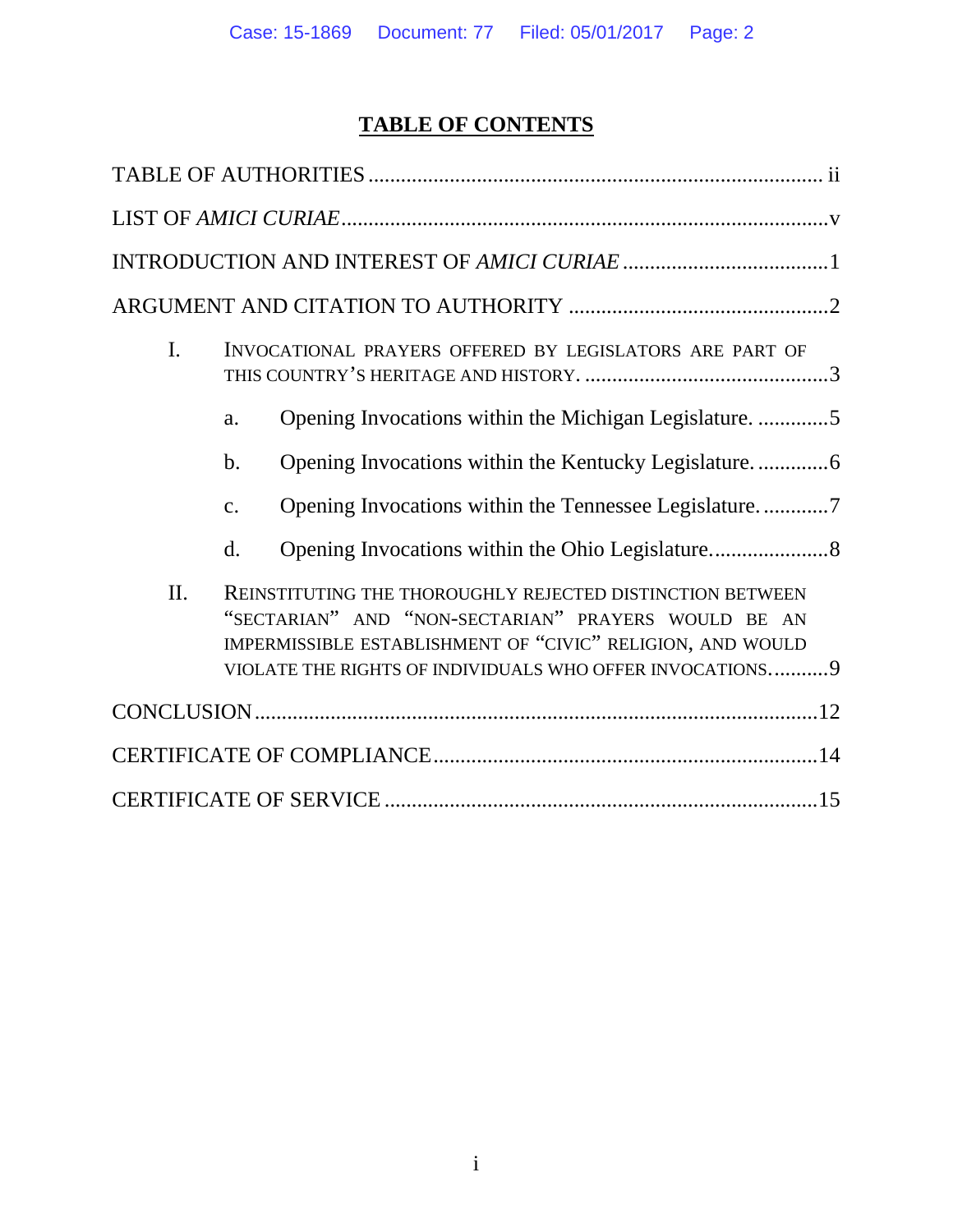# **TABLE OF AUTHORITIES**

### <span id="page-2-0"></span>**Cases**

| Religious Freedom at a Crossroads, 59 U. CHI. L. REV. 115 (1992) 11                                                                    |
|----------------------------------------------------------------------------------------------------------------------------------------|
| School Dist. of Abingdon v. Schempp, 374 U.S. 203 (1963)10                                                                             |
|                                                                                                                                        |
| <b>Legislative Records</b>                                                                                                             |
|                                                                                                                                        |
|                                                                                                                                        |
|                                                                                                                                        |
|                                                                                                                                        |
|                                                                                                                                        |
| H.D. MINUTE BOOK (Va. Feb. 25, 2017), available at: http://vacap.legis.<br>virginia.gov/chamber.nsf/86d49cd44f9175d285256ca5006e80d4/7 |
|                                                                                                                                        |
|                                                                                                                                        |
|                                                                                                                                        |
|                                                                                                                                        |
|                                                                                                                                        |
|                                                                                                                                        |
|                                                                                                                                        |
|                                                                                                                                        |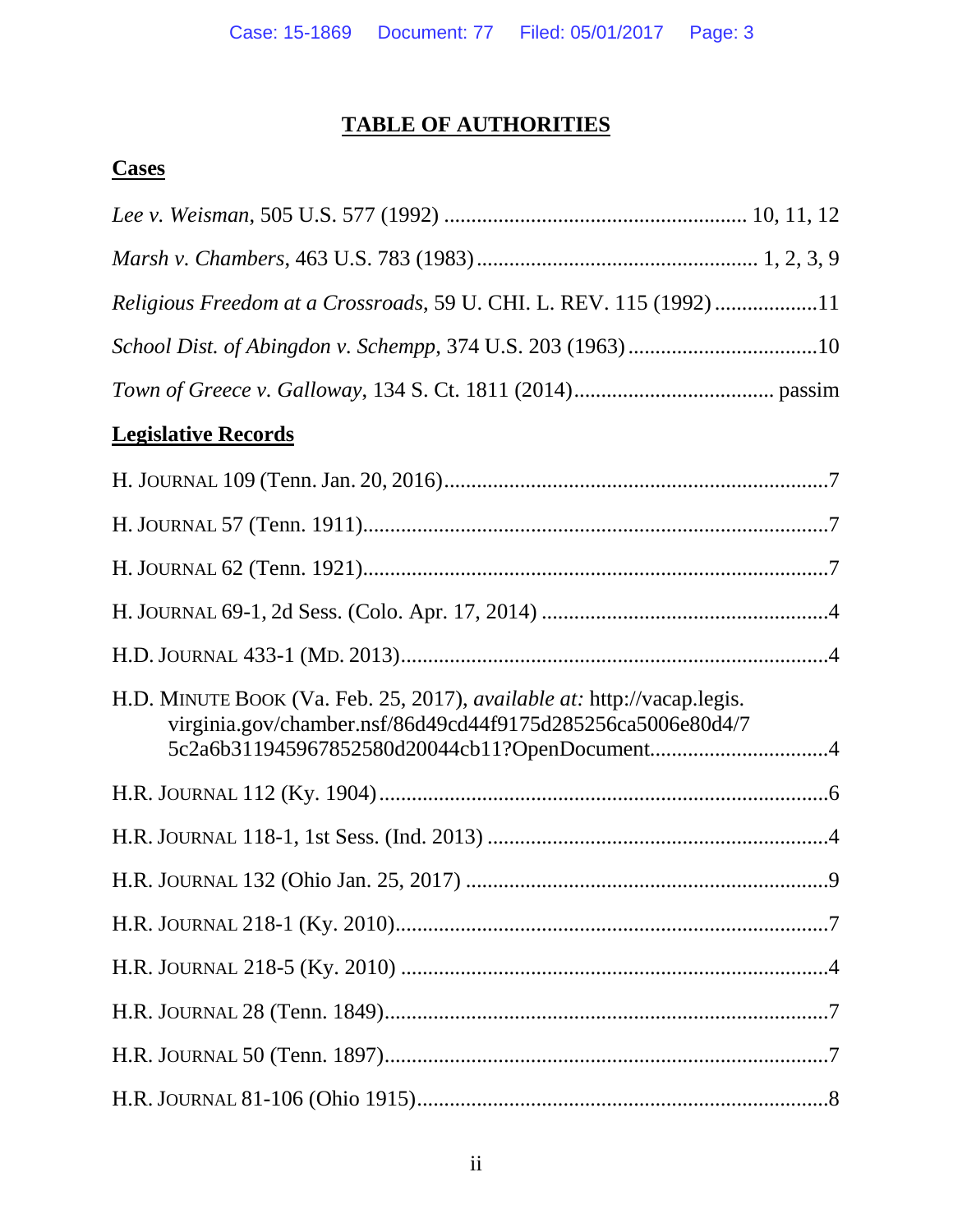| S. MINUTE BOOK, Spec. Sess. I (Va. Sep. 18, 2014), available at:<br>https://lis.virginia.gov/cgi-bin/legp604.exe?142+min+SM09184 |
|----------------------------------------------------------------------------------------------------------------------------------|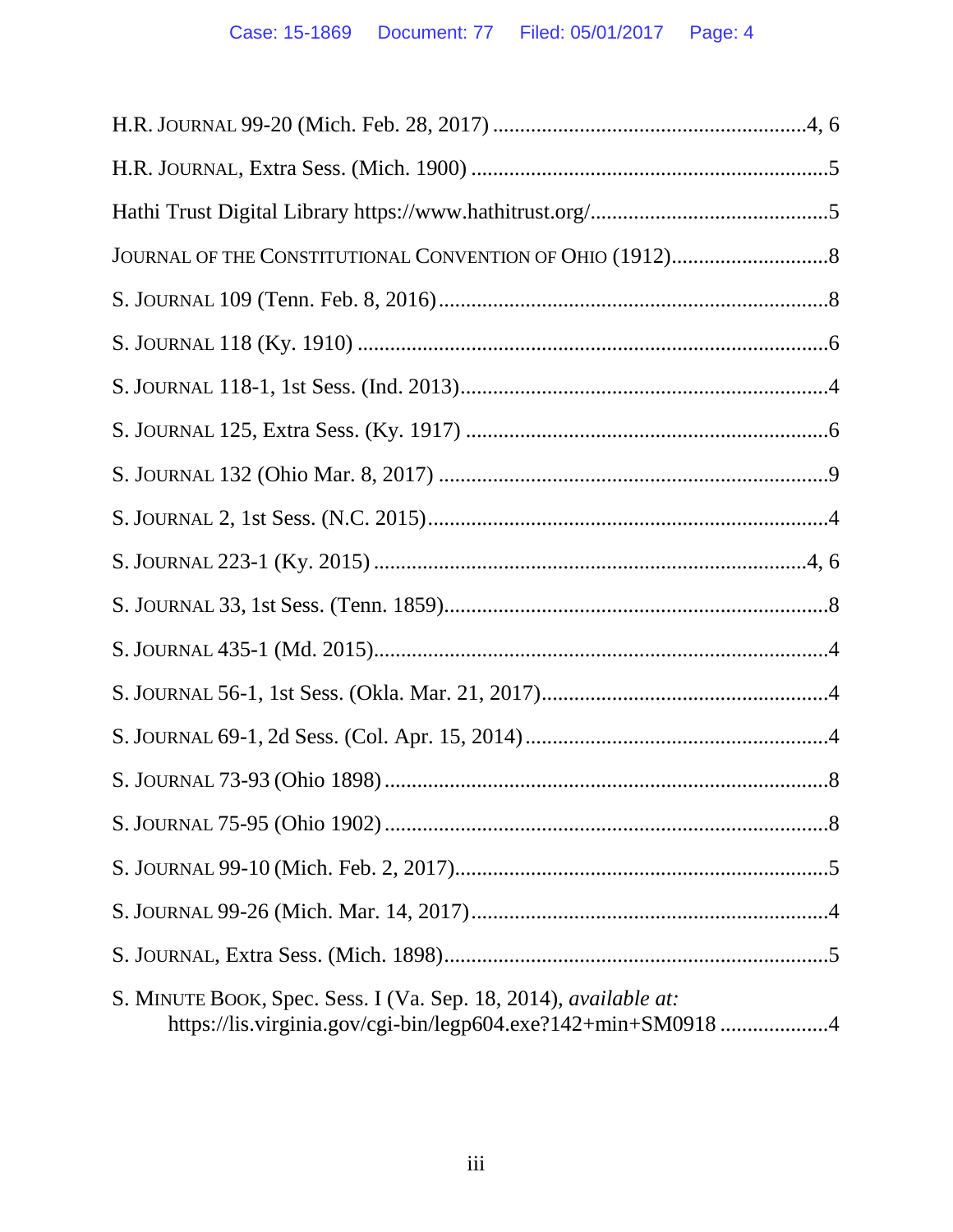# **Rules**

# **Other Authorities**

| II Byrd, Robert C., The Senate (1789-1989): Addresses on the History of                                                                                                     |  |
|-----------------------------------------------------------------------------------------------------------------------------------------------------------------------------|--|
| NATIONAL CONFERENCE OF STATE LEGISLATURES, "Prayer Practices,"<br>Table 02.5.52 at 5-151 (2002), available at:<br>http://www.ncsl.org/documents/legismgt/ilp/02tab5pt7.pdf4 |  |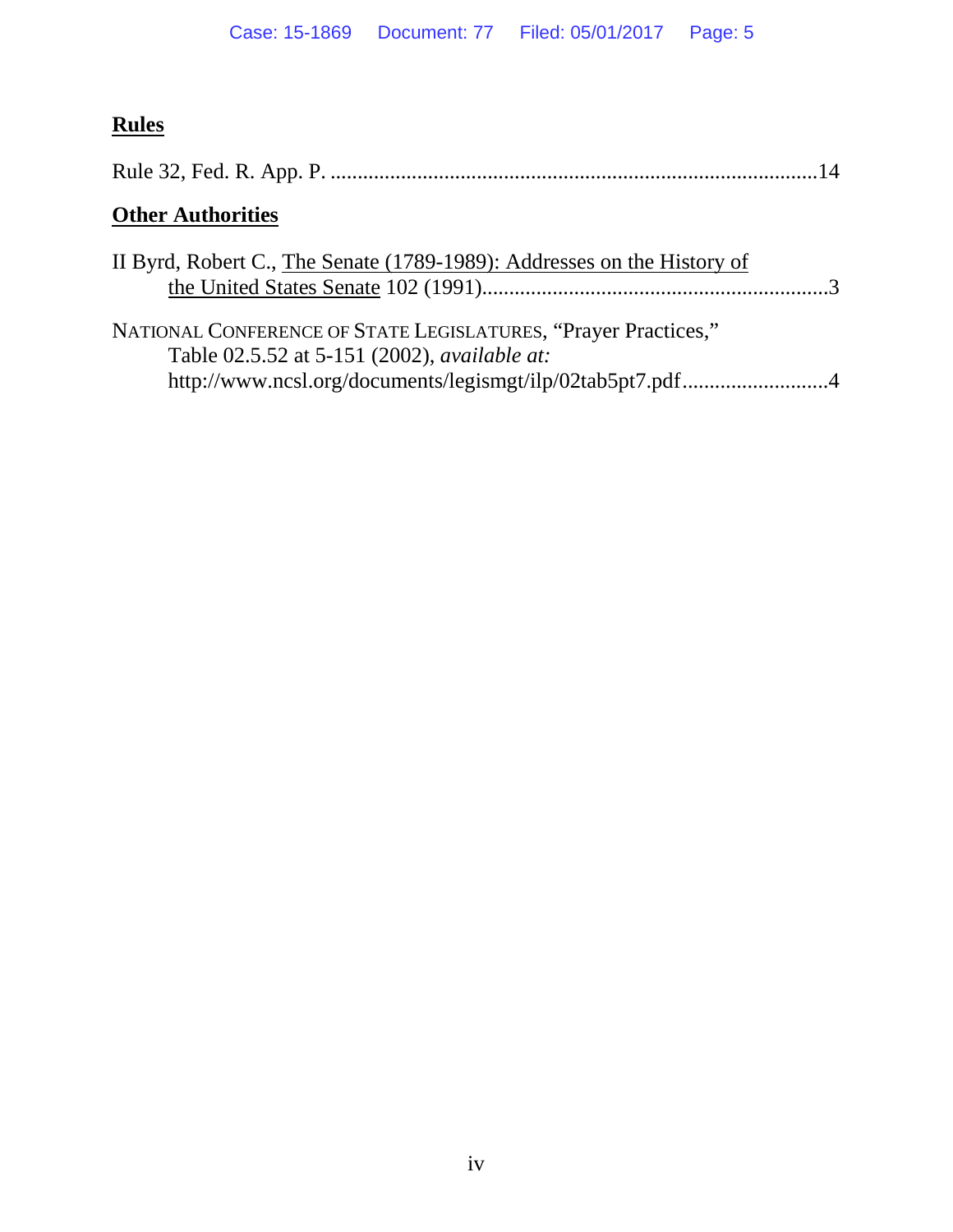### **LIST OF** *AMICI CURIAE*

 $\overline{a}$ 

### <span id="page-5-0"></span>**Name Position/District**

#### *Lead Amici*

#### *Governors*

| The Commonwealth of Kentucky, by and through Governor Matthew G. Bevin |
|------------------------------------------------------------------------|
|                                                                        |
|                                                                        |

#### *Michigan Senators*

### <span id="page-5-1"></span>*\* Denotes individuals who appear under multiple headings.*

<span id="page-5-2"></span><sup>2</sup> Former Representatives Tom and Claudia Riner have volunteered to serve as lead *amici* for legislators from the Commonwealth of Kentucky in this case.

<sup>&</sup>lt;sup>1</sup> Senator Mike Shirkey and Representative Julie Alexander are the representatives to the Michigan Legislature for Jackson County, Michigan, who is a party to this case. Representative Alexander is also formerly a member of the Jackson County Board of Commissioners whose practices are at issue in this case.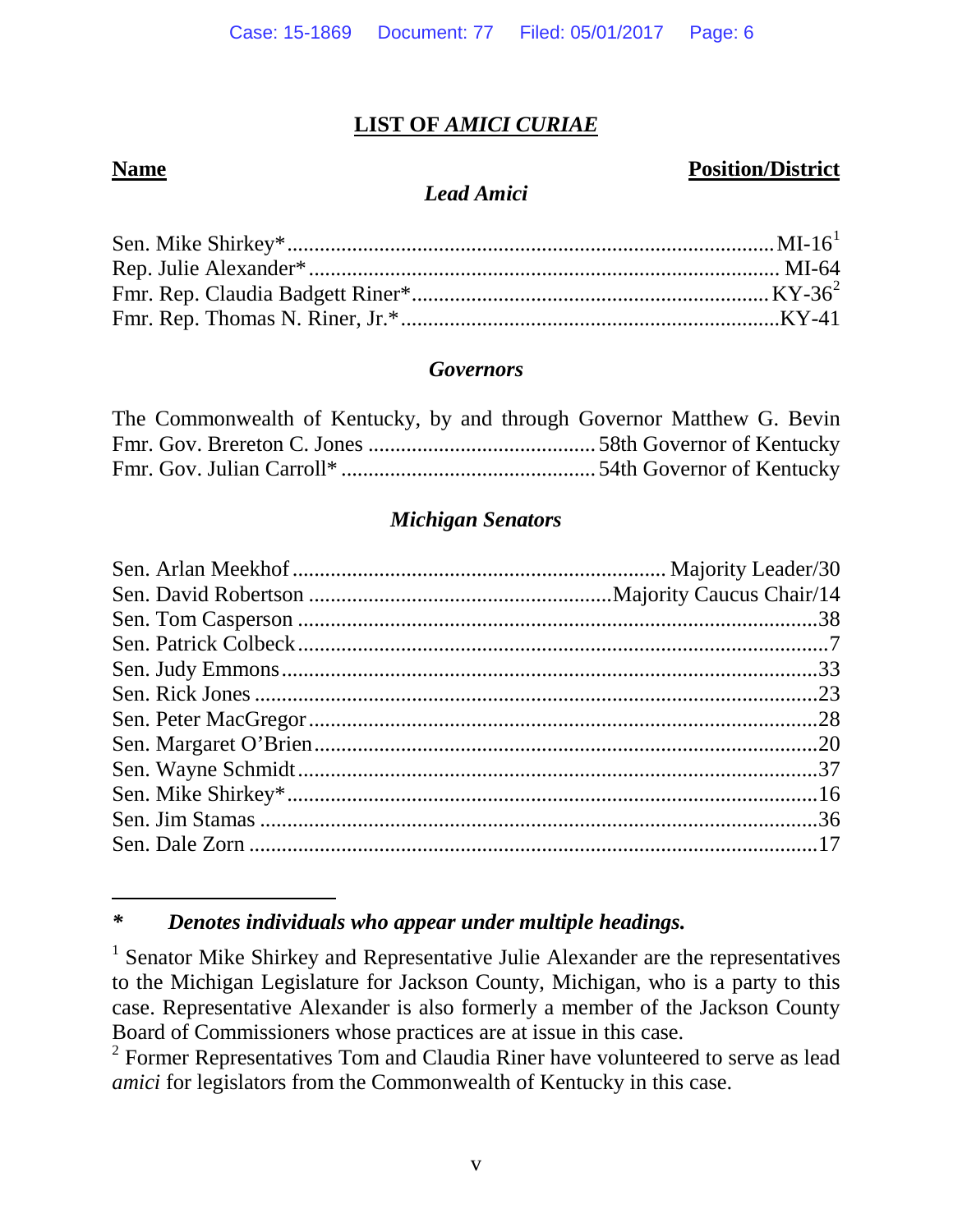# **Michigan Representatives**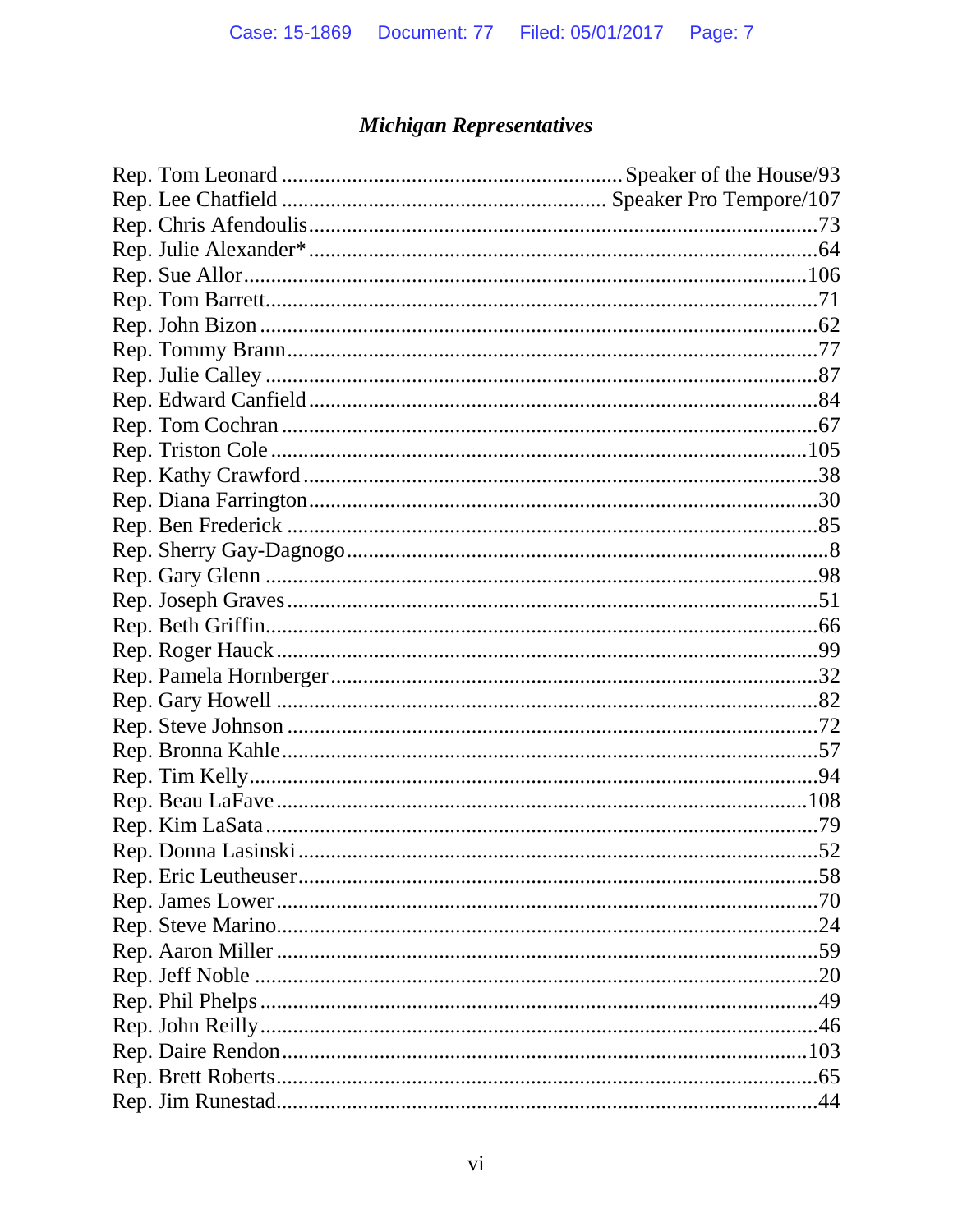# **Kentucky Senators**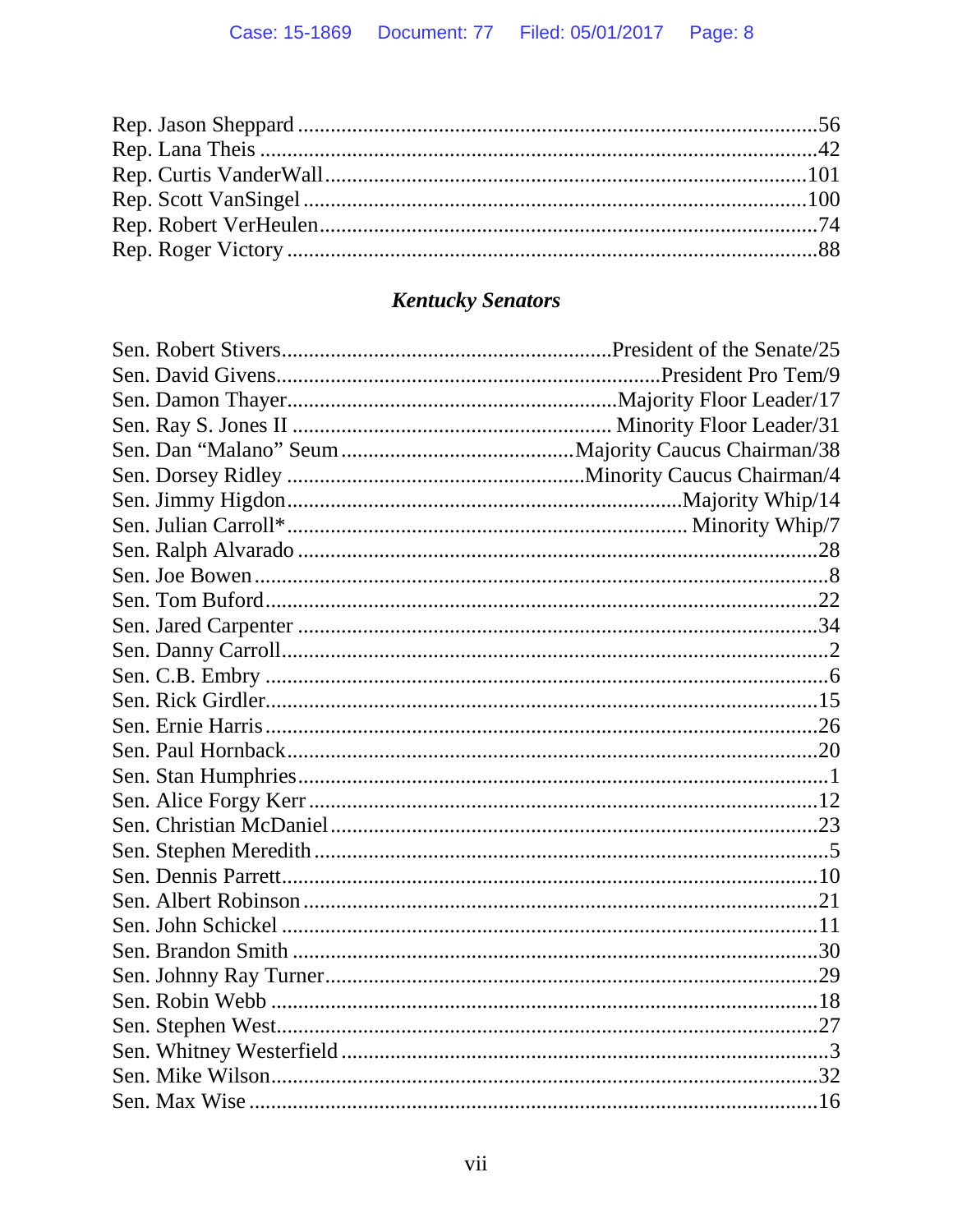# **Kentucky Representatives**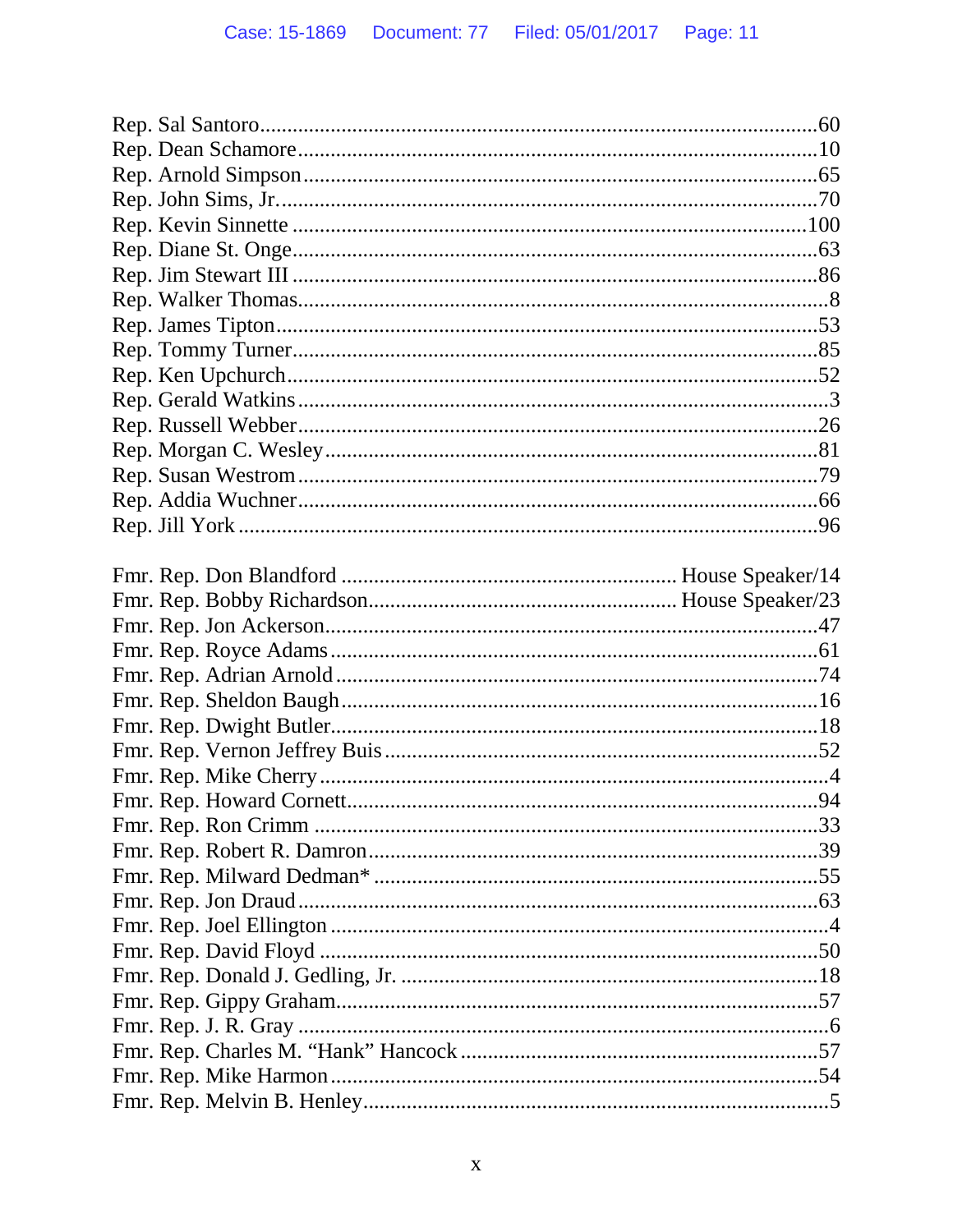### **Tennessee Senators**

# **Tennessee Representatives**

# **Ohio Representatives**

|--|--|--|--|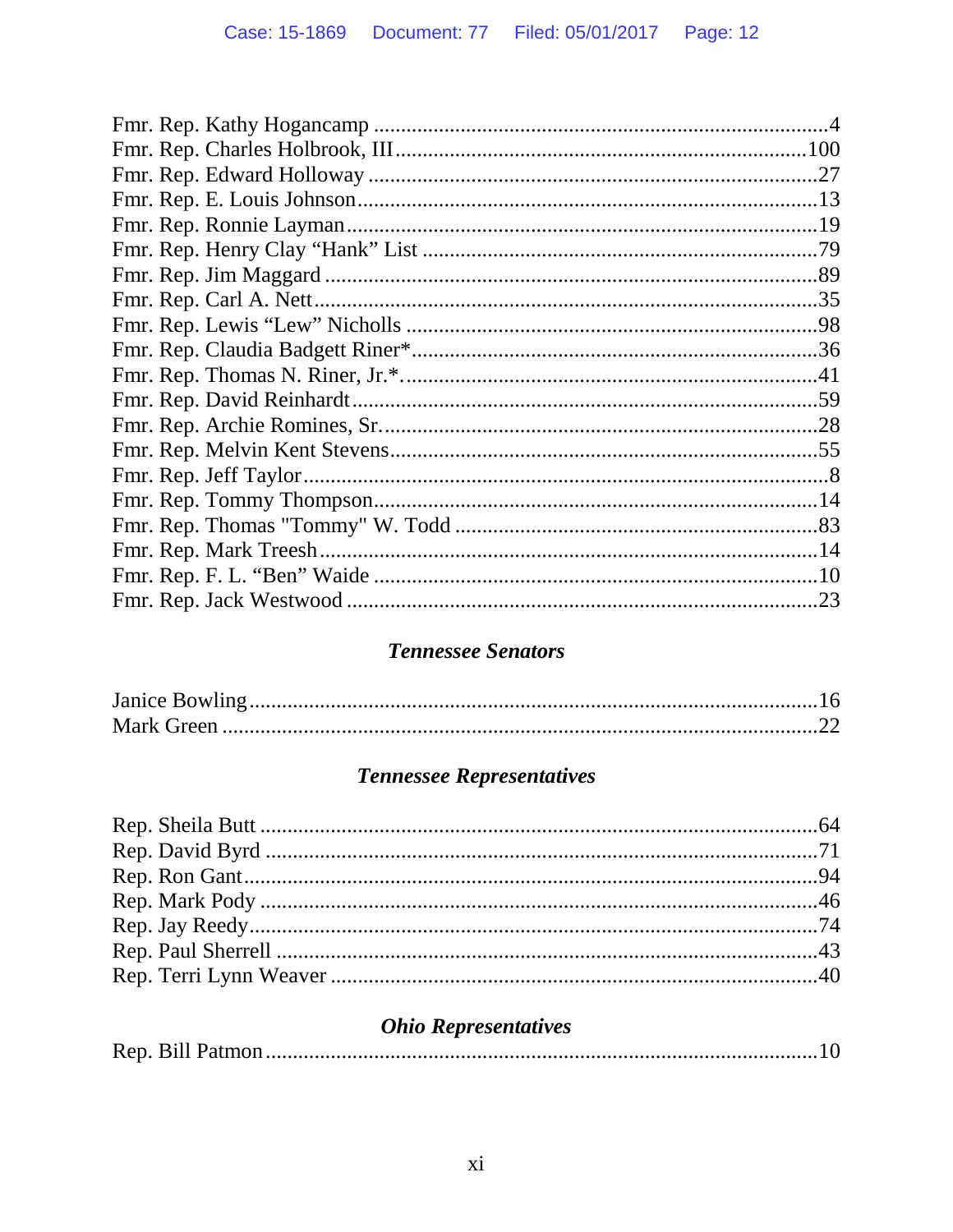# **Kentucky County Commissioners**

### **Kentucky County Magistrates**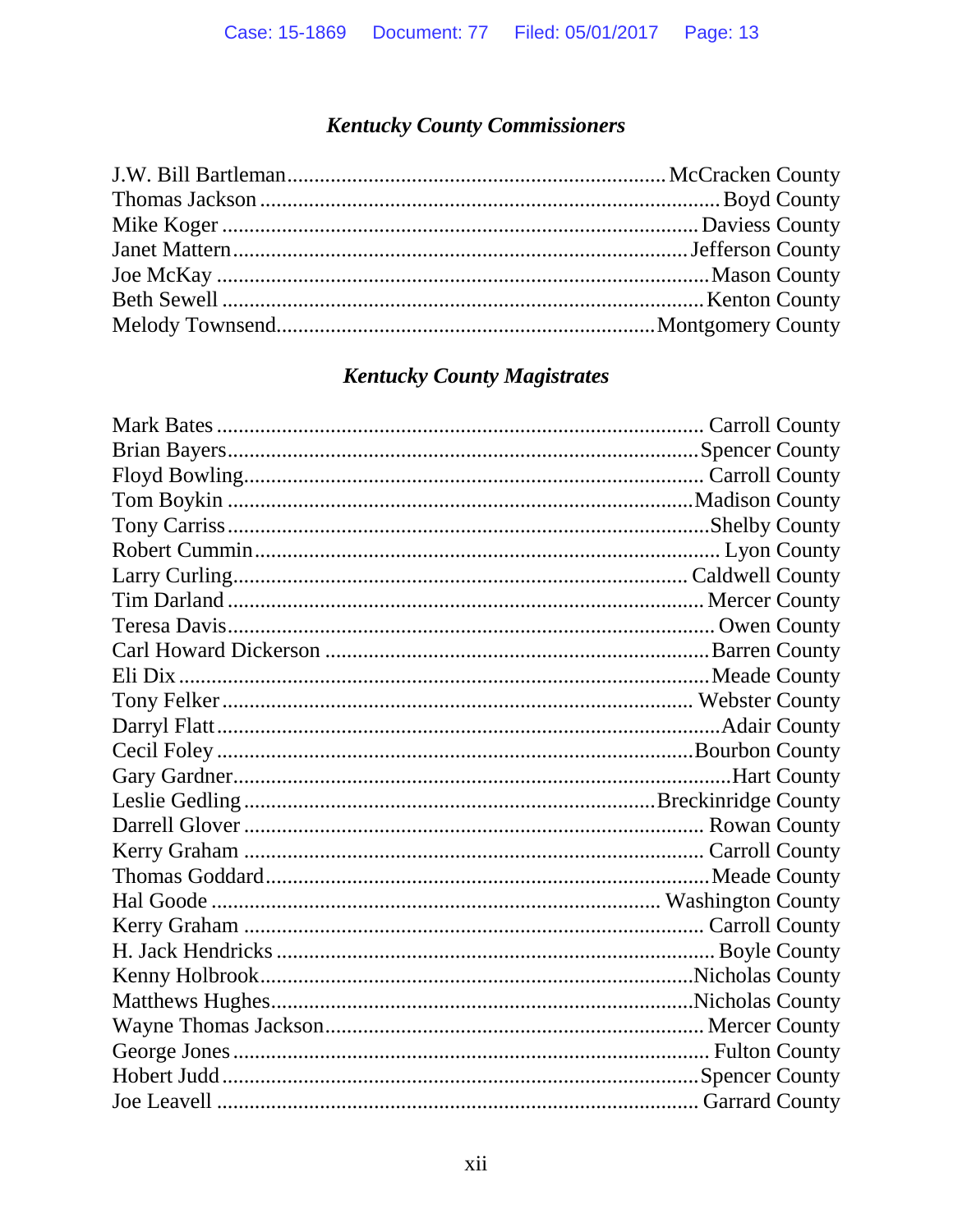# **Kentucky County Judge Executives**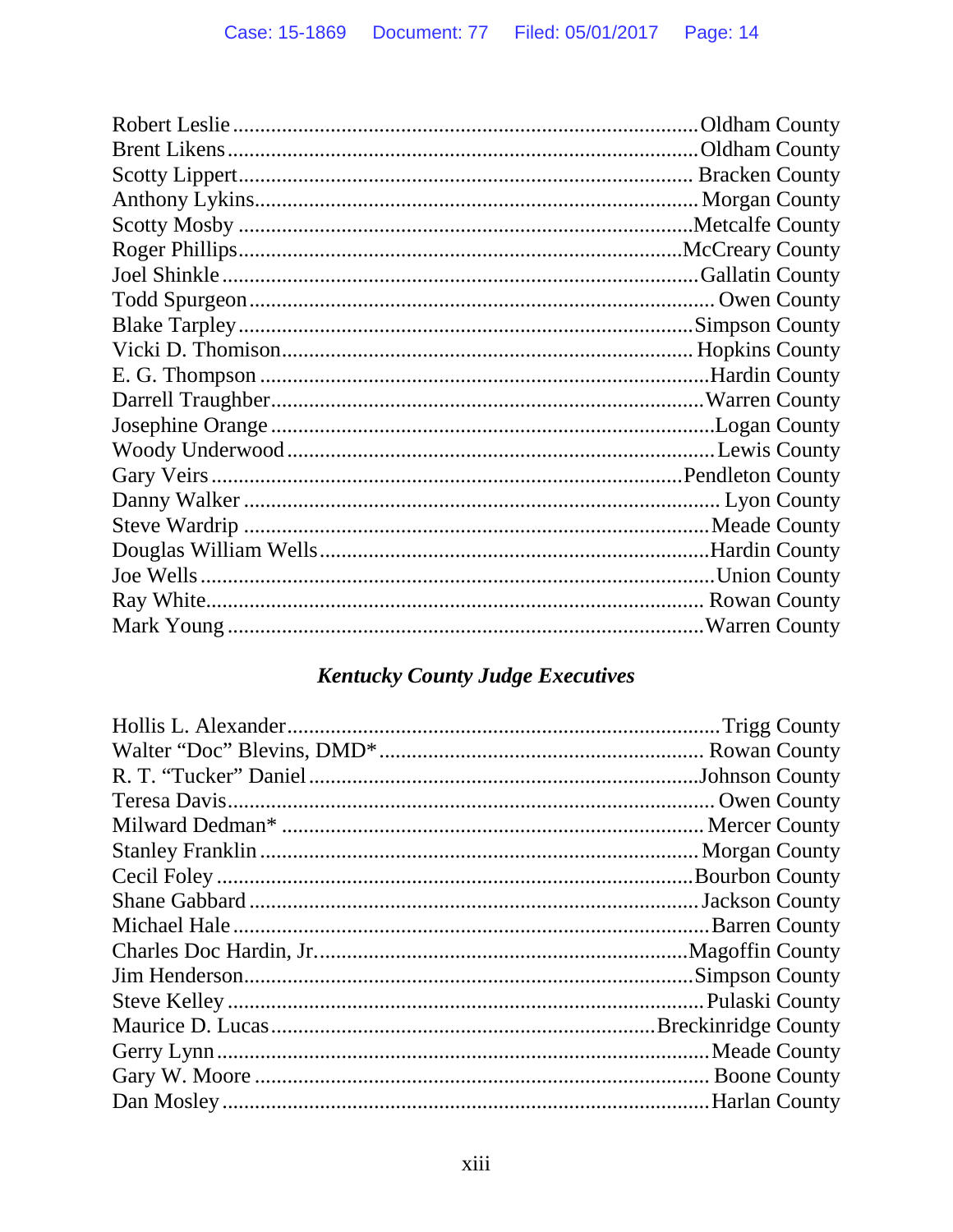# **Kentucky City Council Members**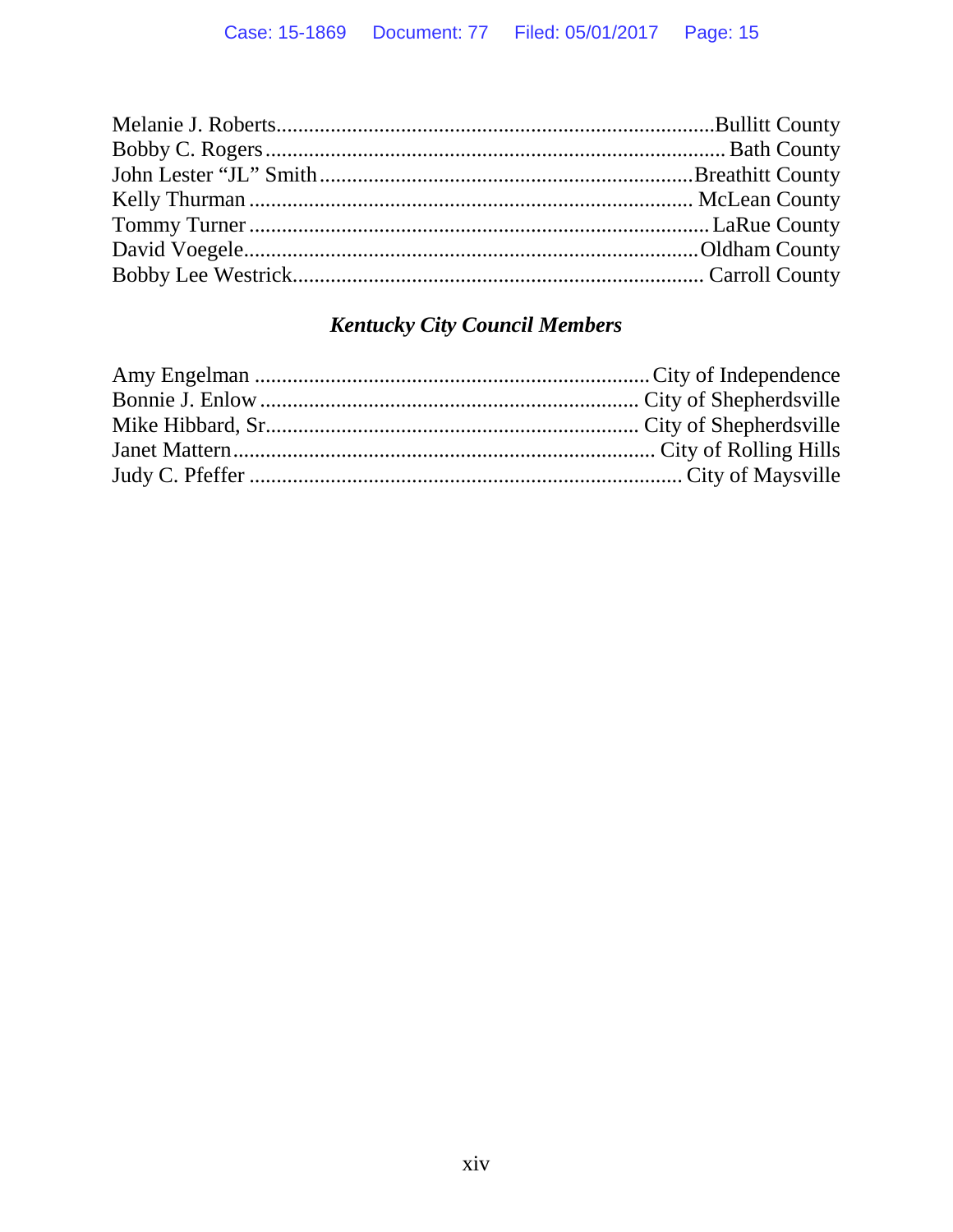### **INTRODUCTION AND INTEREST OF** *AMICI CURIAE*[3](#page-15-1)

<span id="page-15-0"></span>*Amici curiae* are a bipartisan group of legislators and governors from Michigan, Kentucky, Tennessee, and Ohio who believe that the constitutionally protected practice of opening "legislative and other deliberative public bodies with prayer is deeply embedded in the history and tradition of this country," *Marsh v. Chambers*, 463 U.S. 783, 786 (1983), and wish to ensure that this practice remains open to lawmakers at all levels of government. History, the Constitution, and Supreme Court jurisprudence affirm that a lawmaker may open a legislative session with prayer to "lend[] gravity to public business, remind[] lawmakers to transcend petty differences in pursuit of a higher purpose, and express[] a common aspiration to a just and peaceful society," *Town of Greece v. Galloway*, 134 S. Ct. 1811, 1818 (2014). Further, *amici* are concerned about the effects of re-embracing the repudiated distinction between sectarian and non-sectarian prayer – a distinction that "would force the legislatures that sponsor prayers . . . to act as supervisors and censors of religious speech." *Town of Greece*, 134 S.Ct. at 1822. The Court should reject this distinction, and affirm the District Court.

<span id="page-15-1"></span> <sup>3</sup> In accordance with FED. R. APP. P. 29(a)(4)(E), *amici curiae* state that no party's counsel authored this brief in whole or in part, no party or party's counsel contributed money that was intended to fund preparing or submitting this brief, and no person other than *amici curiae* and their counsel contributed money that was intended to fund preparing or submitting this brief. Jackson County, Michigan has consented to *amici* filing this brief. Peter Bormuth has not consented.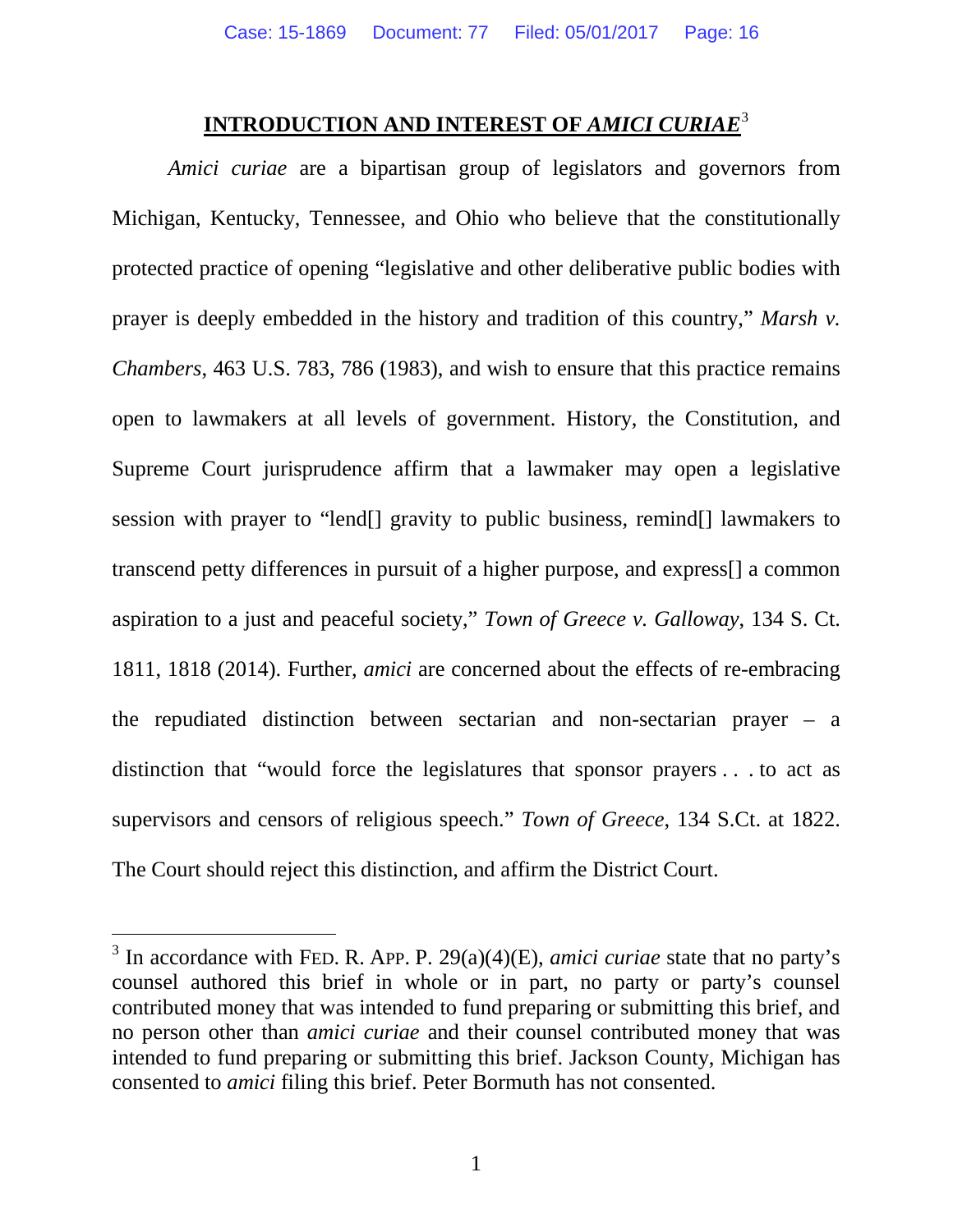#### **ARGUMENT AND CITATION TO AUTHORITY**

<span id="page-16-0"></span>Under *Town of Greece v. Galloway*, 134 S.Ct. 1811, 1819 (2013), "the Establishment Clause must be interpreted by reference to historical practices and understandings." The panel majority, however, – without citation or authority – found that "[l]egislator-led prayer at the local level falls far afield of the historical tradition upheld in *Marsh* and *Town of Greece*." Doc. 29 at 20. This is incorrect.

The history of invocations is familiar to our courts. The Supreme Court has recognized, for instance, that "[t]he opening of sessions of legislative and other deliberative public bodies with prayer is deeply embedded in the history and tradition of this country. From colonial times through the founding of the Republic and ever since, the practice of legislative prayer has coexisted with the principles of disestablishment and religious freedom." *Marsh v. Chambers*, 463 U.S. 783, 786 (1983). The Continental Congress opened its sessions with prayer, as did the First Congress after drafting the First Amendment. *Id.* at 787-88; *Town of Greece*, 134 S.Ct. at 1818. Indeed, so deeply engrained is this tradition that "[i]t is presumed that the reasonable observer is acquainted with this tradition and understands that its purposes are to lend gravity to public proceedings and to acknowledge the place religion holds in the lives of many private citizens." *Id.* at 1825.

This practice is not limited to Congress. As the Supreme Court has clearly acknowledged in its two seminal cases on the issue, state and local governments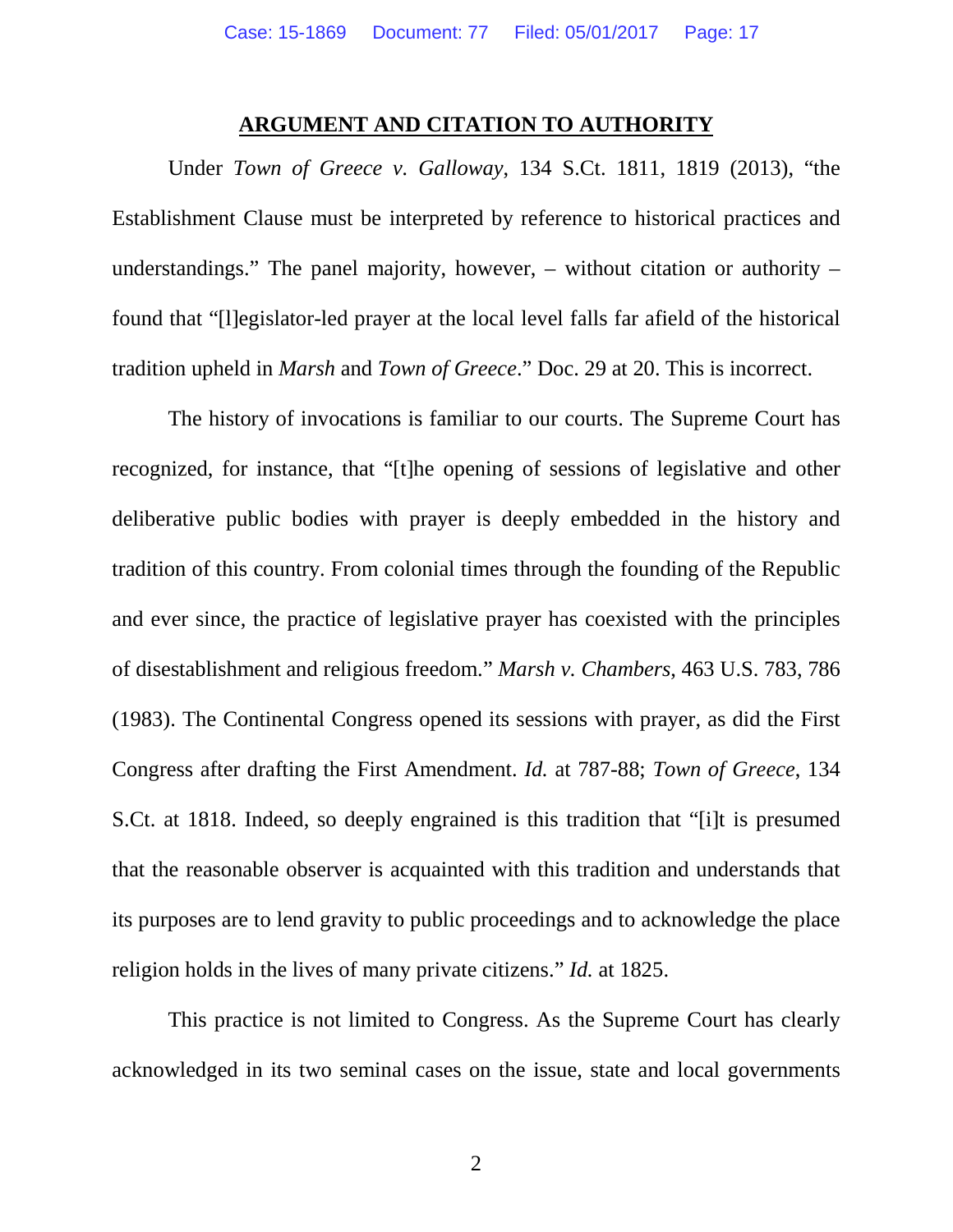are key participants in this tradition. *See e.g.*, *Marsh* (upholding Nebraska's legislative chaplaincy) and *Town of Greece* (upholding a town board's invocations). The Court explicitly noted, for instance, that "[w]hen *Marsh* was decided, in 1983, legislative prayer had persisted in the Nebraska Legislature **for more than a century**, and the majority of the other States also had the same, consistent practice." *Id.* at 1819 (emphasis added).

#### <span id="page-17-0"></span>**I. INVOCATIONAL PRAYERS OFFERED BY LEGISLATORS ARE PART OF THIS COUNTRY'S HERITAGE AND HISTORY.**

The panel majority has suggested, however, that lawmaker-led invocations fall **outside** this historic practice. *See* Doc. 29 at 20 ("The identity of the prayer giver distinguishes the Board of Commissioners' practice from the practices upheld in *Marsh* and *Town of Greece*. . ."). Both *Marsh* and *Town of Greece* have made abundantly clear that "[a]ny test the Court adopts **must acknowledge a practice that was accepted by the Framers and has withstood the critical scrutiny of time and political change**." *Town of Greece*, 134 S.Ct. at 1819 (emphasis added). Lawmaker-led invocation is a deep and vital part of the tradition upheld by *Marsh* and *Town of Greece*. *See e.g.*, II Byrd, Robert C., *The Senate (1789-1989): Addresses on the History of the United States Senate* 305 (1991) ("Senators have from time to time delivered the prayer."). Consider, for instance, the survey conducted by the National Conference of State Legislatures in 2002.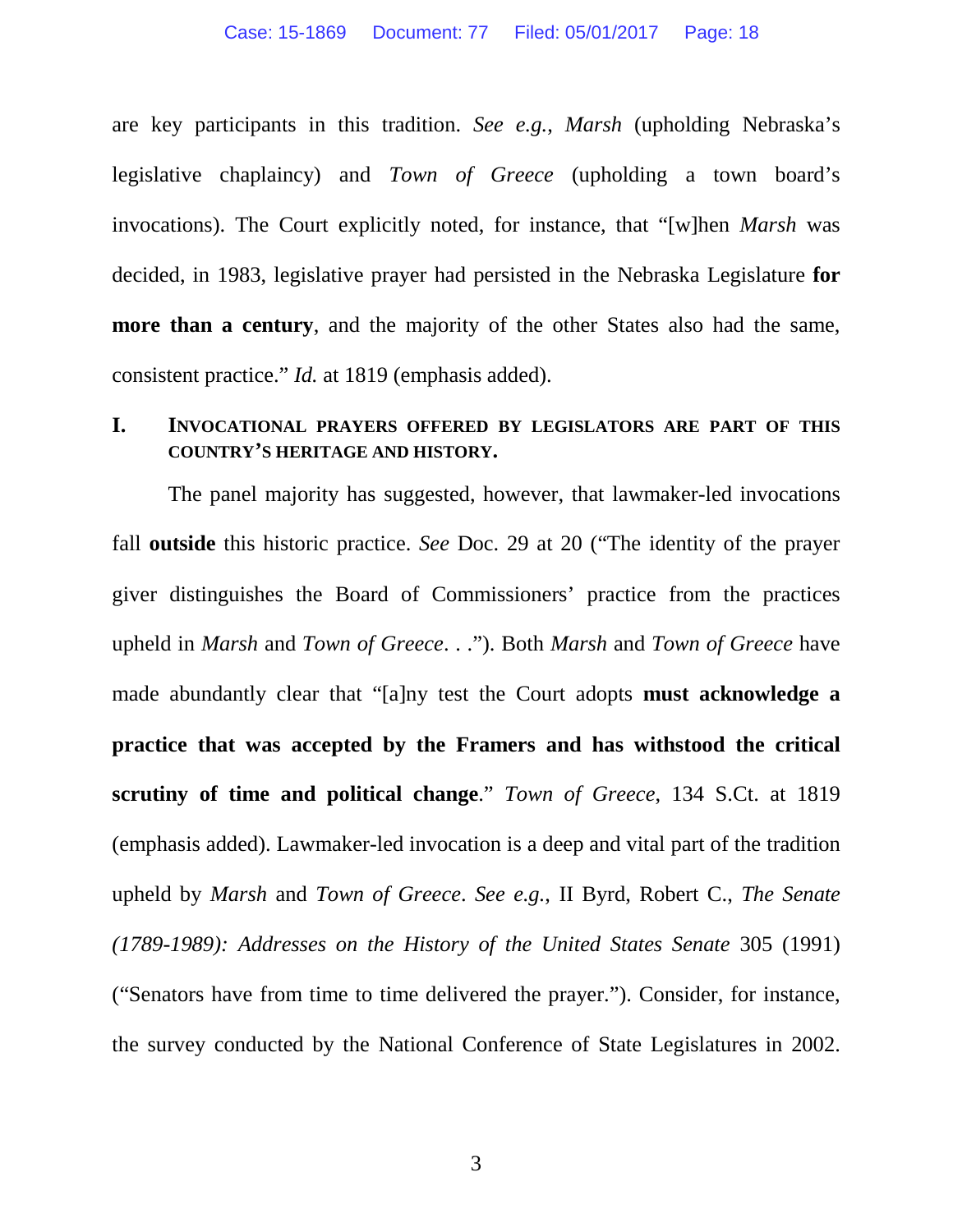Drawing from that and other data, $4$  the map below demonstrates that legislators may offer the invocation in at least one chamber of thirty-six states:



The history of legislator-led invocations within this Circuit is especially

striking. While all States within this Circuit use guest chaplains (and have for over

<span id="page-18-0"></span> <sup>4</sup> *See* NATIONAL CONFERENCE OF STATE LEGISLATURES, "Prayer Practices," Table 02.5.52 at 5-151 (2002), *available at:* [http://www.ncsl.org/documents/legismgt/ilp/](http://www.ncsl.org/documents/legismgt/ilp/02tab5pt7.pdf) [02tab5pt7.pdf;](http://www.ncsl.org/documents/legismgt/ilp/02tab5pt7.pdf) *but see also* S. JOURNAL 99-26, at 290 (Mich. Mar. 14, 2017); H.R. JOURNAL 99-20, at 182 (Mich. Feb. 28, 2017); S. JOURNAL 223-1, at 263 (Ky. 2015); H.R. JOURNAL 218-5, at 4649 (Ky. 2010); S. JOURNAL 435-1, at 75 (Md. 2015); H.D. JOURNAL 433-1, at 1 (MD. 2013); S. JOURNAL 118-1, 1st Sess., at 24 (Ind. 2013); H.R. JOURNAL 118-1, 1st Sess., at 86 (Ind. 2013); S.JOURNAL 56-1, 1st Sess., at 607 (Okla. Mar. 21, 2017); S. JOURNAL 69-1, 2d Sess., at 741 (Col. Apr. 15, 2014); H. JOURNAL 69-1, 2d Sess., at 1069 (Colo. Apr. 17, 2014); S. JOURNAL 2, 1st Sess., at 906 (N.C. 2015); H.D. MINUTE BOOK (Va. Feb. 25, 2017), *available at:* [http://vacap.legis.virginia.gov/chamber.nsf/86d49cd44f9175d285256ca5006e80](http://vacap.legis.virginia.gov/chamber.nsf/86d49cd44f9175d285256ca) [d4/75c2a6b311945967852580d20044cb11?OpenDocument;](http://vacap.legis.virginia.gov/chamber.nsf/86d49cd44f9175d285256ca5006e80d4/75c2a6b311945967852580d20044cb11?OpenDocument) S. MINUTE BOOK, Spec. Sess. I (Va. Sep. 18, 2014), *available at:* [https://lis.virginia.gov/cgi-bin/legp6](https://lis.virginia.gov/cgi-bin/legp604.exe?142+min+SM0918) [04.exe?142+min+SM0918.](https://lis.virginia.gov/cgi-bin/legp604.exe?142+min+SM0918)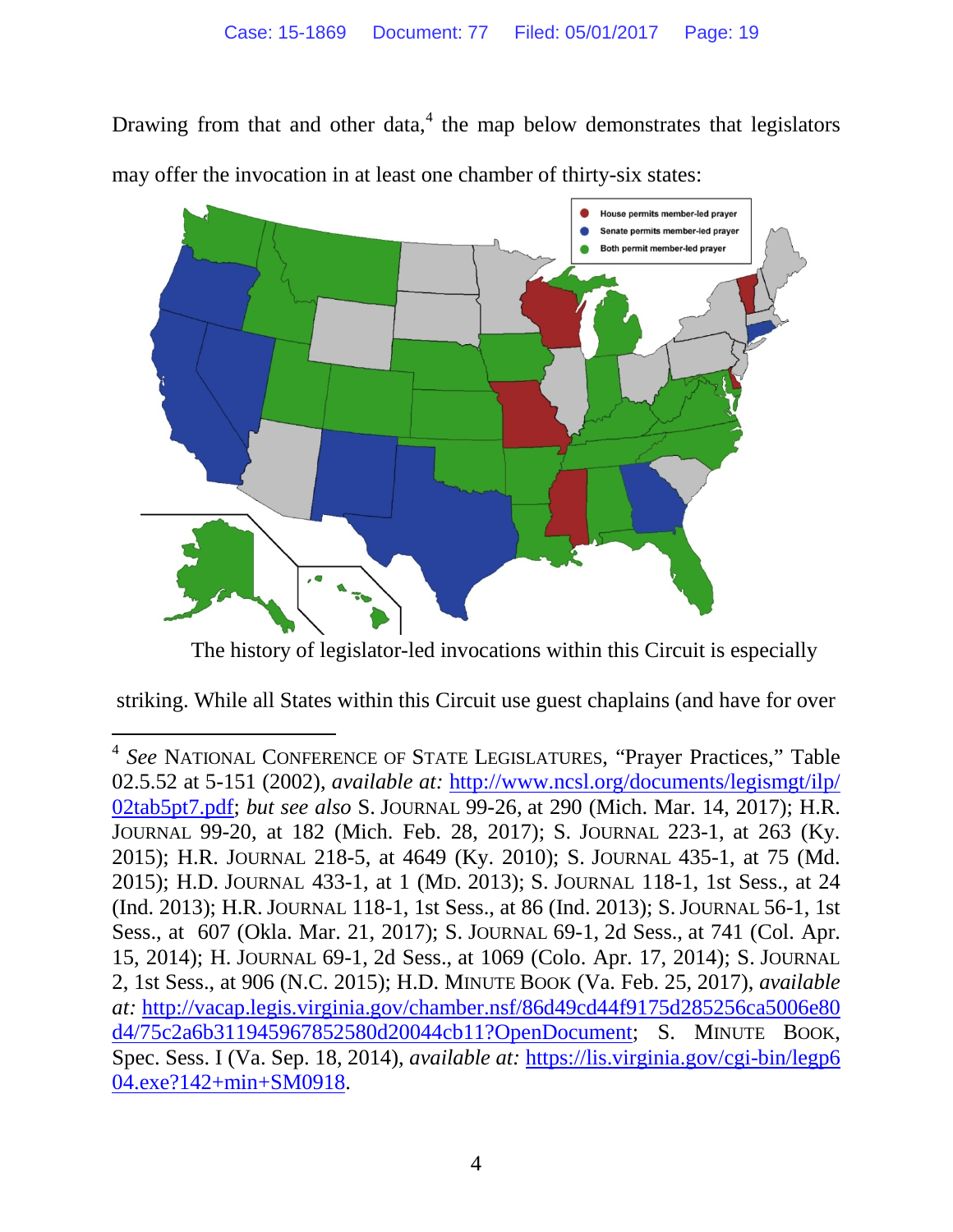| <b>State</b>     | <b>Chamber</b> | <b>Member-Led Prayer</b><br>at Least as Early as: | <b>Current Practice</b> |
|------------------|----------------|---------------------------------------------------|-------------------------|
| <b>Michigan</b>  | Senate         | 1898                                              | Permitted               |
|                  | House          | 1900                                              | Permitted               |
| Kentucky         | Senate         | 1910                                              | Permitted               |
|                  | House          | 1904                                              | Permitted               |
| <b>Tennessee</b> | Senate         | Unknown                                           | Permitted               |
|                  | House          | 1897                                              | Permitted               |
| Ohio             | Senate         | 1898                                              | <b>Guest Chaplaincy</b> |
|                  | House          | 1915                                              | <b>Guest Chaplaincy</b> |

a century), each State also has a long practice of legislators offering invocations:

#### *a. Opening Invocations within the Michigan Legislature.*

<span id="page-19-0"></span>Both chambers of the Michigan legislature have permitted legislator-led invocations for well over 100 years. The Michigan Senate has allowed legislators to open its daily sessions with an invocation from *at least* 1898 up to the present. *See, e.g.*, S. JOURNAL, Extra Sess., at 180 (Mich. 1898) ("Lansing, Friday, April 8, 1898. . . . **Religious exercises were conducted by Senator Bostwick**.") (emphases added); [5](#page-19-1) *cf.* S. JOURNAL 99-10, at 88 (Mich. Feb. 2, 2017) ("**Senator Goeffrey M. Hansen of the 34th District offered the following invocation** . . .") (emphases added); *id.* at vol. 26, p. 290.

The Michigan House of Representatives has maintained a similar tradition since *at least* 1900. *See, e.g.*, H.R. JOURNAL, Extra Sess., at 34 (Mich. 1900)

<span id="page-19-1"></span><sup>&</sup>lt;sup>5</sup> Digital copies of all cited historical legislative journals are available online through the Hathi Trust Digital Library – a collaborative project of over 100 university libraries throughout the United States. *See* [https://www.hathitrust.org/.](https://www.hathitrust.org/) Additionally, the undersigned maintain copies of all materials cited herein.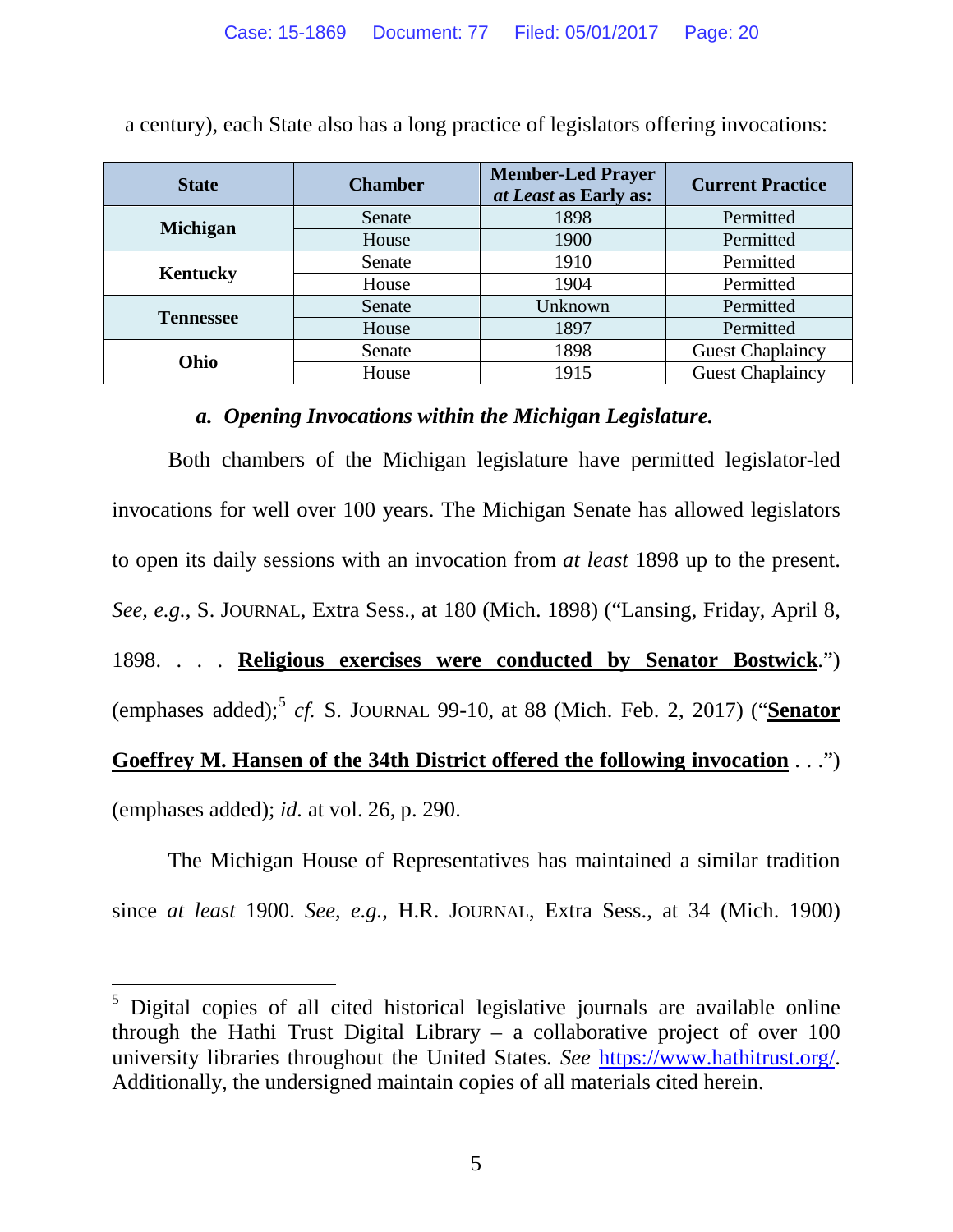("Friday, October 12, 1900. . . . **Prayer by Representative Nevins**.") (emphases added); *cf.* H.R. JOURNAL 99-20, at 182 (Mich. Feb. 28, 2017) ("**Rep. Darrin Camilleri . . . offered the following invocation**. . .") (emphases added).

#### *b. Opening Invocations within the Kentucky Legislature.*

<span id="page-20-0"></span>In the same way, both chambers of the Kentucky Legislature have permitted lawmaker-led invocations since at least 1910. On January 25, 1910, for instance, the Kentucky Senate opened its daily business with an invocation from Lieutenant Governor W. H. Cox. *See* S. JOURNAL 118, at 242 (Ky. 1910) ("TUESDAY, JANUARY 25, 1910. **The Senate was opened with a Prayer by the Hon. W. H. Cox, Lieutenant Governor**.") (Emphases added.) And likewise, Senator B. C. Lewis opened the Senate for session in 1917. *See* S. JOURNAL 125, Extra Sess., at 288 (Ky. 1917).<sup>[6](#page-20-1)</sup> The Kentucky Senate continued to permit Senators to give an invocation through the 20th Century,<sup>[7](#page-20-2)</sup> and the practice continues to this day. *See* S. JOURNAL 223-1, at 263 (Ky. 2015) ("Prayer was offered by Senator Wilson.").

In the Kentucky House of Representatives, the practice of permitting member-led invocations dates to at least 1904. On January 6, 1904, for instance, representative J.W. Oliver opened the Kentucky House of Representatives with an invocation. *See* H.R. JOURNAL 112, at 41 (Ky. 1904) ("WEDNESDAY,

<span id="page-20-1"></span> <sup>6</sup> *See also* S. JOURNAL 124-1, at 499, 554, 574 (Ky. 1916).

<span id="page-20-2"></span><sup>7</sup> *See, e.g.*, S. JOURNAL 158-1, at 69, 314 (Ky. 1950); *see also* S. JOURNAL 162-2, at 1767 (KY. 1954).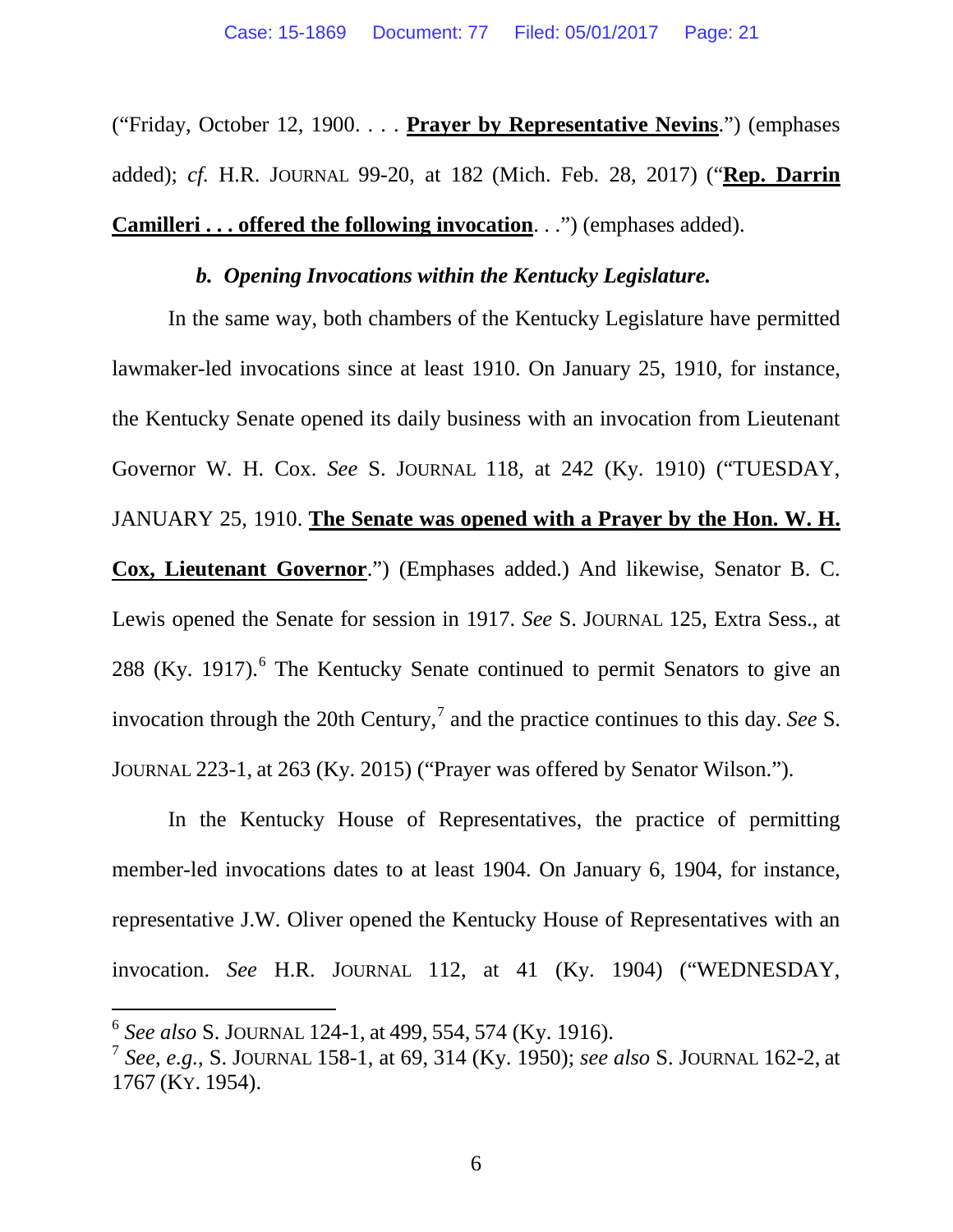#### JANUARY 6, 1904. **The House was opened with prayer by Hon. J. W.**

**Oliver.**") (Emphases added.) Rep. Oliver would also be called upon to adjourn House. *See id.* at 1220 ("Be it resolved by the House . . . That this House on final adjournment be dismissed with prayer by the distinguished member of this House, and minister of the Gospel, the Rev. J. W. Oliver."). The practice of legislator-led invocations continues to this day. *See, e.g.*, H.R. JOURNAL 218-1, at 525 (Ky. 2010) ("Prayer was offered by Representative Tom Riner."); *see also id.* at 59.

### *c. Opening Invocations within the Tennessee Legislature.*

<span id="page-21-0"></span>Following the same tradition as Kentucky and Michigan, the Tennessee House of Representatives' practice of opening its legislative sessions with prayers dates to at least  $1849$  $1849$  $1849$ ,<sup>8</sup> and the practice of allowing legislator-led prayer can be traced to at least 1897. *See, e.g.*, H.R. JOURNAL 50, at 509 (Tenn. 1897) ("FRIDAY, FEBRUARY 12, 1897. . . . **Proceedings were opened with prayer by Representative Flaniken**.") (Emphases added.) The practice continued into the 20th Century, [9](#page-21-2) and up to the present day. *See, e.g.*, H. JOURNAL 109, at 2286 (Tenn. Jan. 20, 2016) ("The proceedings were opened with prayer by Rep. Lollar.").<sup>[10](#page-21-3)</sup> And although *amici* have been unable to determine when the Tennessee Senate began

<span id="page-21-2"></span><span id="page-21-1"></span><sup>8</sup> *See* H.R. JOURNAL 28, at 262 (Tenn. 1849). <sup>9</sup> *See, e.g.*, H. JOURNAL 57, at 961 (Tenn. 1911); *see also* H. JOURNAL 62, at 12,788 (Tenn. 1921).<br><sup>10</sup> *See also id.*at 4217 (Apr. 22, 2016); *id.* 106, at 3131 (Tenn. Jan. 25, 2010).

<span id="page-21-3"></span>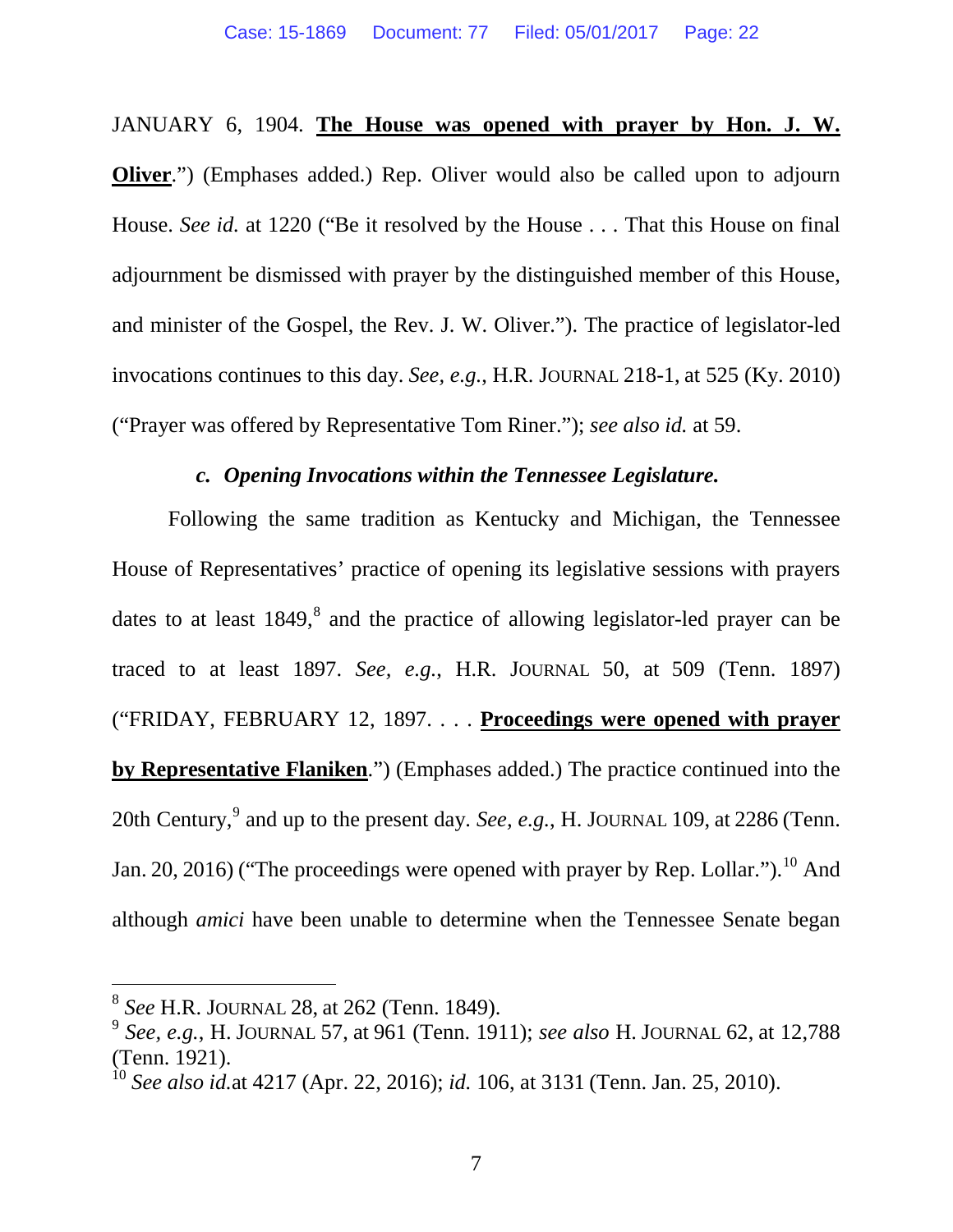the practice of allowing members to offer the Senate's opening invocation, the Tennessee Senate has opened its sessions with an invocation since at least 1859,<sup>[11](#page-22-1)</sup> and its current practice incorporates invocations by members. *See, e.g.*, S. JOURNAL 109, at 2178 (Tenn. Feb. 8, 2016) ("The proceedings were opened with prayer by Senator Green."); *see id*. at 48 (Jan. 17, 2015).

### *d. Opening Invocations within the Ohio Legislature.*

<span id="page-22-0"></span>Finally, the practice of the Ohio Legislature closely mirrors those discussed above. The Ohio Senate has allowed legislators to offer the opening invocation since at least 1898. *See, e.g.* S. JOURNAL 73-93, at 3 (Ohio 1898) ("SENATE CHAMBER, COLUMBUS, OHIO, Monday, January 3, 1898, Ten o'clock, A.M. . . . **Prayer by Senator Adam Schafer.**") (Emphases added.)<sup>[12](#page-22-2)</sup> The delegates of the Ohio Constitutional Convention of 1912 offered invocations to open daily proceedings.<sup>[13](#page-22-3)</sup> And, similarly, the Ohio House of Representatives embraced this practice at least by 1915. [14](#page-22-4) Although *Amici* are unaware of whether legislators in Ohio are permitted by internal rules to offer invocations at the present time, they are aware that Ohio (like the other states in this Circuit) generally asks guest

<span id="page-22-2"></span>

<span id="page-22-1"></span><sup>&</sup>lt;sup>11</sup> See, e.g., S. JOURNAL 33, 1st Sess., at 171 (Tenn. 1859).<br><sup>12</sup> See also id. at 17, 54, and 61; S. JOURNAL 75-95, at 45, 72, 244 (Ohio 1902).<br><sup>13</sup> See JOURNAL OF THE CONSTITUTIONAL CONVENTION OF OHIO, at 5, 45, 63 (19

<span id="page-22-4"></span><span id="page-22-3"></span>to adjournment. Prayer was offered by the Reverend D. W. Besaw, **member from Portage County**.") (emphases added); *id.* at 251 and 464.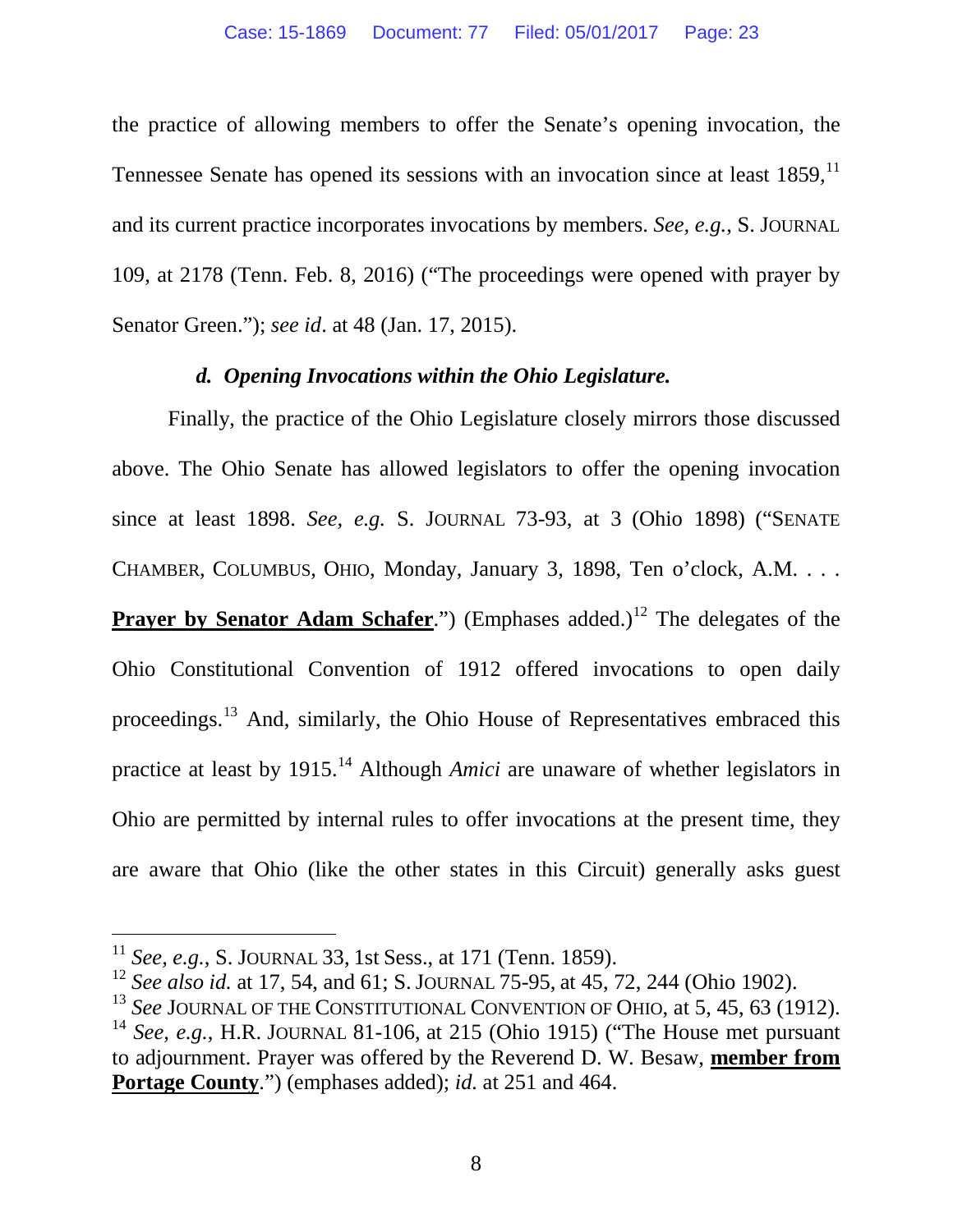chaplains to offer an invocation. *See, e.g.*, S. JOURNAL 132, at 209 (Ohio Mar. 8, 2017); H.R. JOURNAL 132, at 36 (Ohio Jan. 25, 2017).

In light of the "unambiguous and unbroken history of more than [100] years" of the States in this Circuit allowing lawmaker-led invocation, "there can be no doubt that the practice of opening legislative sessions with [member-led] prayer has become part of the fabric of our society." *Marsh*, 463 U.S. at 792. "To invoke Divine guidance on a public body entrusted with making the laws is not, in these circumstances, an 'establishment' of religion or a step toward establishment; it is simply a tolerable acknowledgment of beliefs widely held among the people of this country." *Id.* This Court should affirm the District Court.

### <span id="page-23-0"></span>**II. REINSTITUTING THE THOROUGHLY REJECTED DISTINCTION BETWEEN "SECTARIAN" AND "NON-SECTARIAN" PRAYERS WOULD BE AN IMPERMISSIBLE ESTABLISHMENT OF "CIVIC" RELIGION, AND WOULD VIOLATE THE RIGHTS OF INDIVIDUALS WHO OFFER INVOCATIONS.**

Even more troubling than the panel majority's failure to apply the "historical practice" test required by *Marsh* and *Town of Greece*, however, is the reinstitution of the "sectarian vs. non-sectarian" distinction so roundly rejected by the Supreme Court in *Town of Greece*. *See* 134 S. Ct. at 1821 ("The contention that legislative prayer must be generic or nonsectarian . . . **has been repudiated**. . . . [T]he constitutionality of legislative prayer [does not] turn[] on the neutrality of its content.") (emphasis added). This is troubling for two closely related reasons.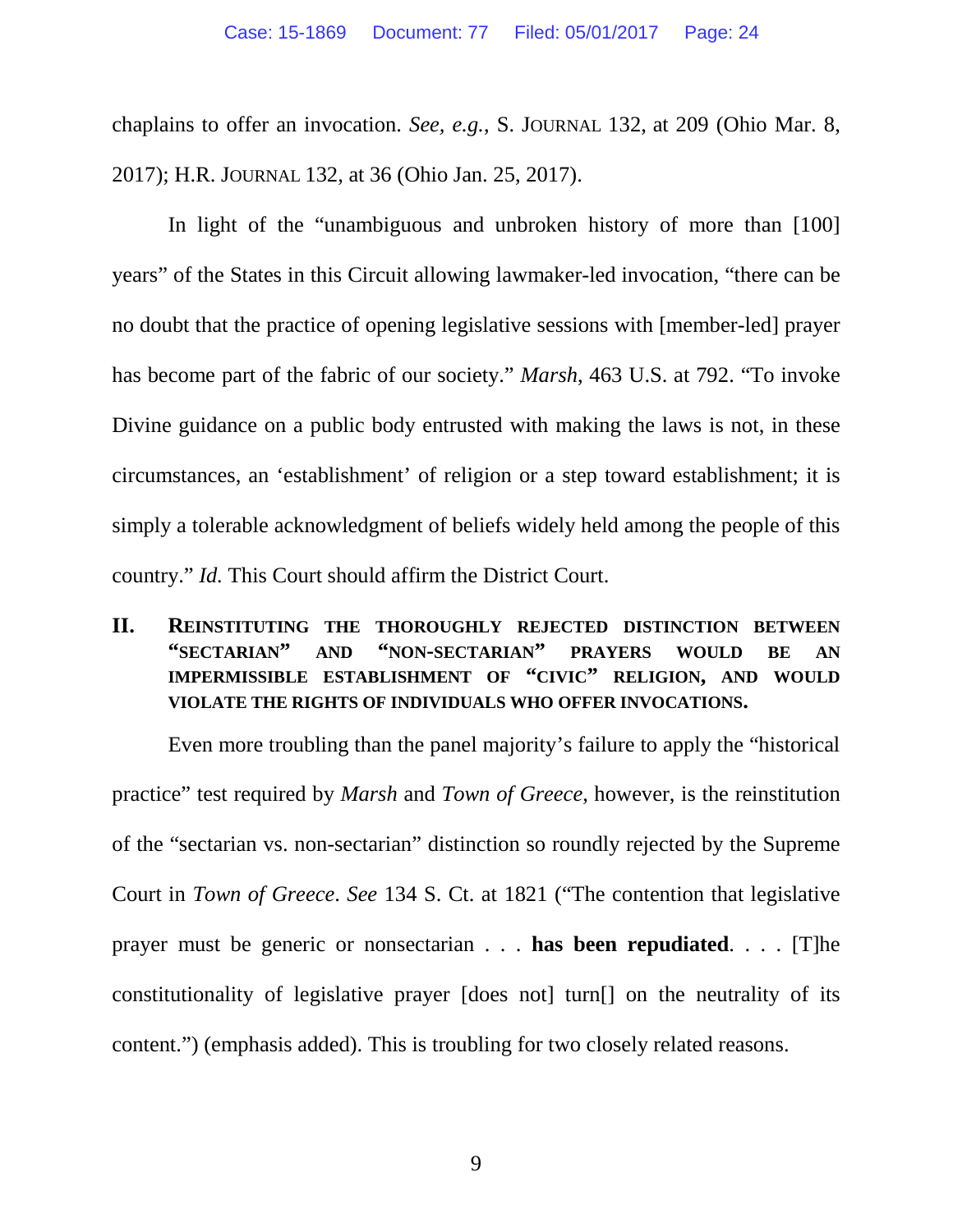First, as the Supreme Court has repeatedly recognized, attempts to draw distinctions between the "sectarian" and the "non-sectarian" almost universally run afoul of the very Establishment Clause that the distinction is trying to protect. Discussing precisely this issue, the Court held in *Town of Greece* that:

**To hold that invocations must be nonsectarian would force the legislatures that sponsor prayers and the courts that are asked to decide these cases to act as supervisors and censors of religious speech, a rule that would involve government in religious matters to a far greater degree than is the case under the town's current practice** of neither editing or approving prayers in advance nor criticizing their content after the fact. It would be but a few steps removed from that prohibition for legislatures to require chaplains to redact the religious content from their message in order to make it acceptable for the public sphere. **Government may not mandate a civic religion that stifles any but the most generic reference to the sacred any more than it may prescribe a religious orthodoxy**. *. . . School Dist. of Abingdon v. Schempp*, 374 U.S. 203, 306 (1963) (Goldberg, J., concurring) (arguing that "untutored devotion to the concept of neutrality" must not lead to "a brooding and pervasive devotion to the secular").

134 S.Ct. at 1822 (emphases added). Indeed, the Court noted that it is unlikely any logical line "might be reached as to what qualifies as generic or nonsectarian," and therefore rejected the invitation to line-drawing altogether. *Id.* **In an effort to act "neutrally," courts cannot create a new god in the judicial image**. Contemplating this, Justice Souter observed in *Lee v. Weisman*, that he could "hardly imagine a subject less amenable to the competence of the federal judiciary, or more deliberately to be avoided" than "comparative theology." 505 U.S. 577, 616-617 (1992) (Souter, J., concurring).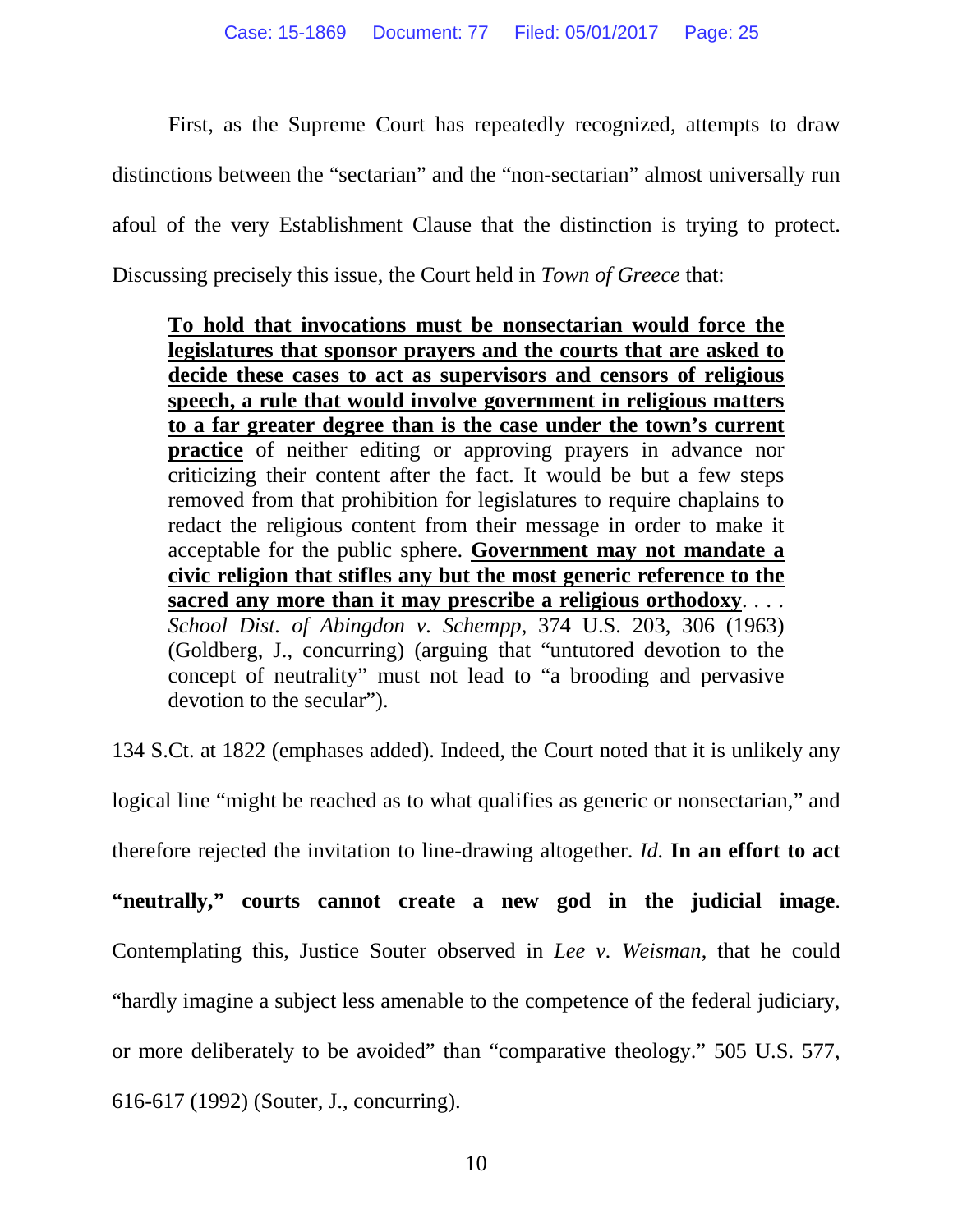Perhaps even more importantly, however, in establishing a "non-sectarian" requirement, the panel majority invites legislatures to trample the free exercise rights of their members, ministers, and guests. As noted, requiring invocations to be nonsectarian "would force the legislatures that sponsor prayers and the courts . . . to act as supervisors and censors of religious speech," and that would come at the direct expense of the legislators, chaplains, and guests who currently offer invocations. *Town of Greece*, 134 S.Ct. at 1822. This is wholly inappropriate, only serving to "tame[], cheapen[], and secularize[]" the faith of the prayer-giver. Michael W. McConnell, *Religious Freedom at a Crossroads*, 59 U. CHI. L. REV. 115, 127 (1992). "The law and the Court [can] not . . . require ministers to set aside their nuanced and deeply personal beliefs for vague and artificial ones," which is precisely the effect of a "non-sectarian" requirement. *Town of Greece*, 134 S.Ct. at 1822. As the Court noted in *Weisman*, "[a] state-created orthodoxy puts at grave risk that freedom of belief and conscience which are the sole assurance that religious faith is real, not imposed." 505 U.S. at 588 (citation omitted).

The proper mode of protecting pluralism is **not** by enforcing "nonsectarianism." "The central meaning of the Religion Clauses of the First Amendment . . . is that all creeds must be tolerated and none favored. **The suggestion that government may establish an official or civic religion as a means of avoiding the establishment of a religion with more specific creeds**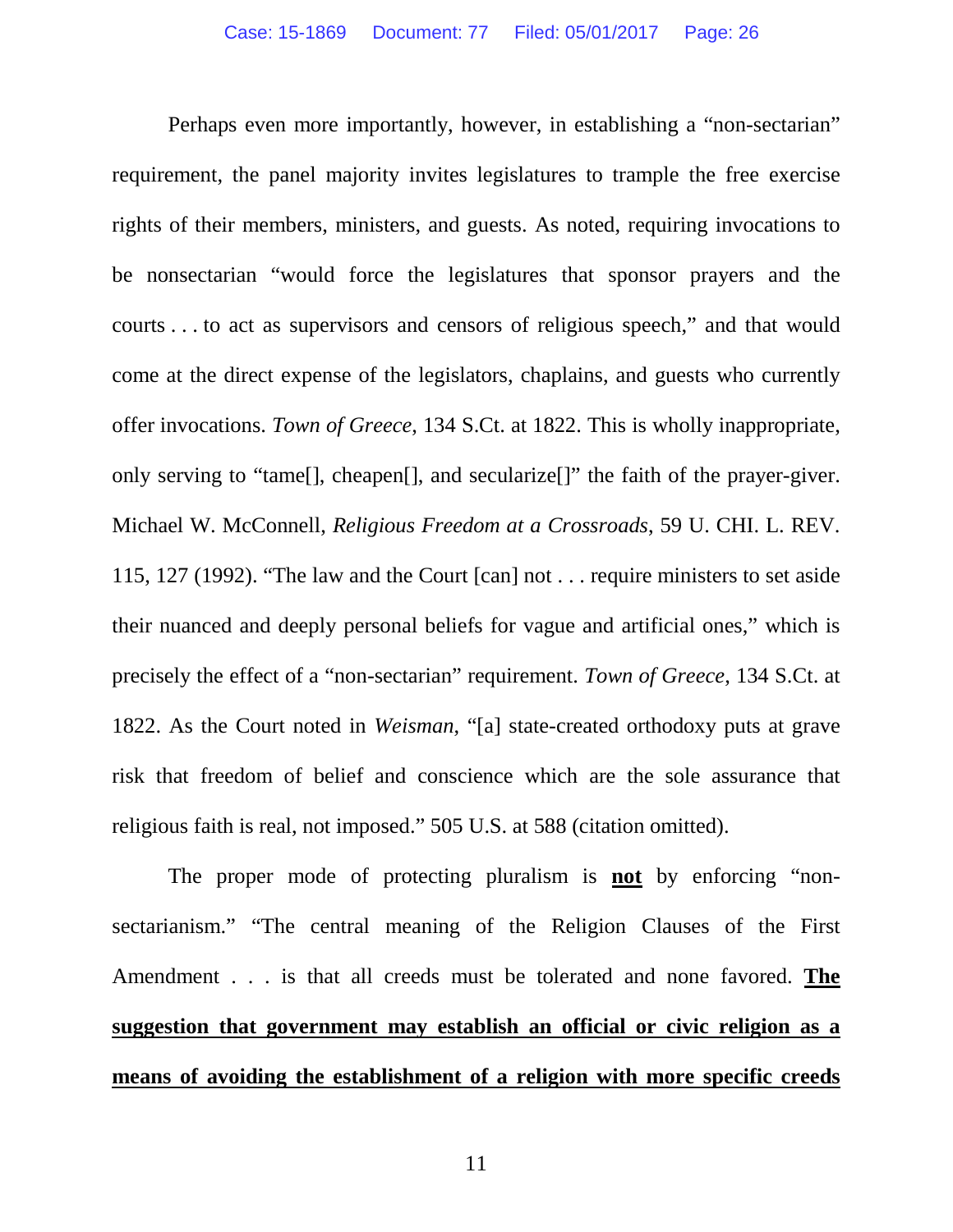**strikes us as a contradiction that cannot be accepted**." *Weisman*, 505 U.S. at 590 (emphases added). Instead, the proper protection for diverse beliefs is to welcome their expression. As the Supreme Court has held, "[o]nce [government] invites prayer into the public sphere, government must permit a prayer giver to address his or her own God or gods as conscience dictates, **unfettered by what an administrator or judge considers to be nonsectarian**." *Town of Greece*, 134 S.Ct. at 1822-23 (emphases added). Thus, the Court has suggested that the proper expression of pluralism is to "acknowledge[] our growing diversity not by proscribing sectarian content but by welcoming ministers of many creeds," in accordance with the make-up of the particular body at issue. *Id.* at 1820-21. This "does not require [a legislative body] to search beyond its borders for non-Christian prayer givers in an effort to achieve religious balancing,"[15](#page-26-1) but only to "maintain<sup>[]</sup> a policy of nondiscrimination." *Id.* at 1824.

### **CONCLUSION**

<span id="page-26-0"></span>Legislator-led invocations have deep roots in this Circuit, and drawing distinctions between "sectarian" and "non-sectarian" prayers is impermissible. For these reasons, this Court should affirm the District Court's judgment.

<span id="page-26-1"></span><sup>&</sup>lt;sup>15</sup> Indeed, requiring such a policy would *itself* establish a type of civic religion that "would require the town to make wholly inappropriate judgments about the number of religions it should sponsor and the relative frequency with which it should sponsor each, a form of government entanglement with religion that is far more troublesome than the current approach." *Town of Greece*, 134 S.Ct. at 1824.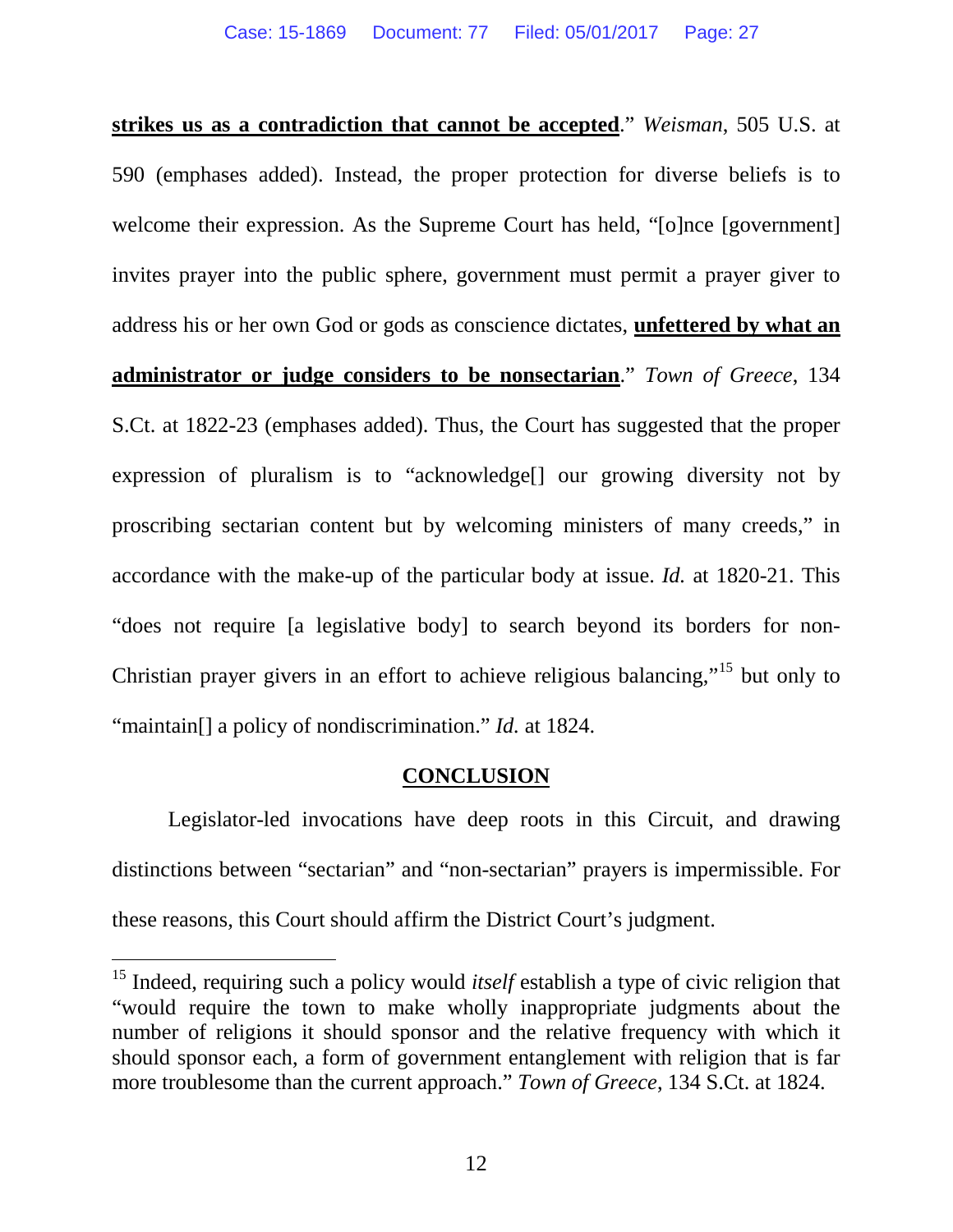Respectfully submitted on April 27, 2017.

/s/ *Michael P. Taunton* One of the Attorneys for *Amici Curiae*

### **OF COUNSEL:**

<span id="page-27-0"></span>Ed R. Haden Jason B. Tompkins Michael P. Taunton BALCH & BINGHAM LLP Post Office Box 306 Birmingham, AL 35201-0306 E-mail: ehaden@balch.com jtompkins@balch.com mtaunton@balch.com Telephone: (205) 226-8765 Facsimile: (205) 448-5798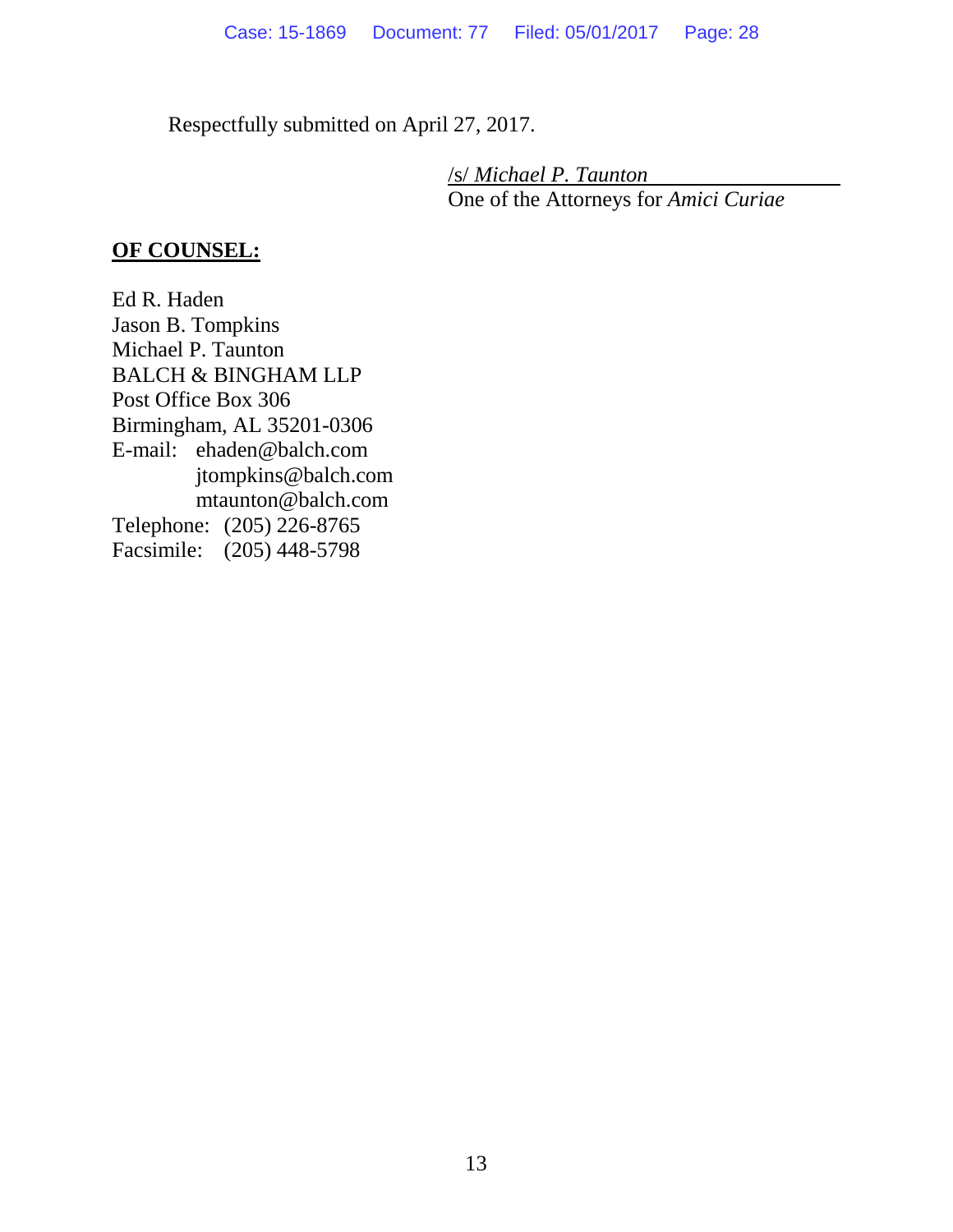### **CERTIFICATE OF COMPLIANCE**

Pursuant to Fed. R. App. P. 32(g)(1), *amici curiae* hereby certify that this brief, in Times New Roman 14-point type face, contains 2,998 words and is 12 pages long, and therefore complies with the limitations of Fed. R. App. P. 29(a)(5) and this Court's briefing letter dated February 27, 2017. (*See* Doc. 31.)

> /s/ *Michael P. Taunton* One of the Attorneys for *Amici Curiae*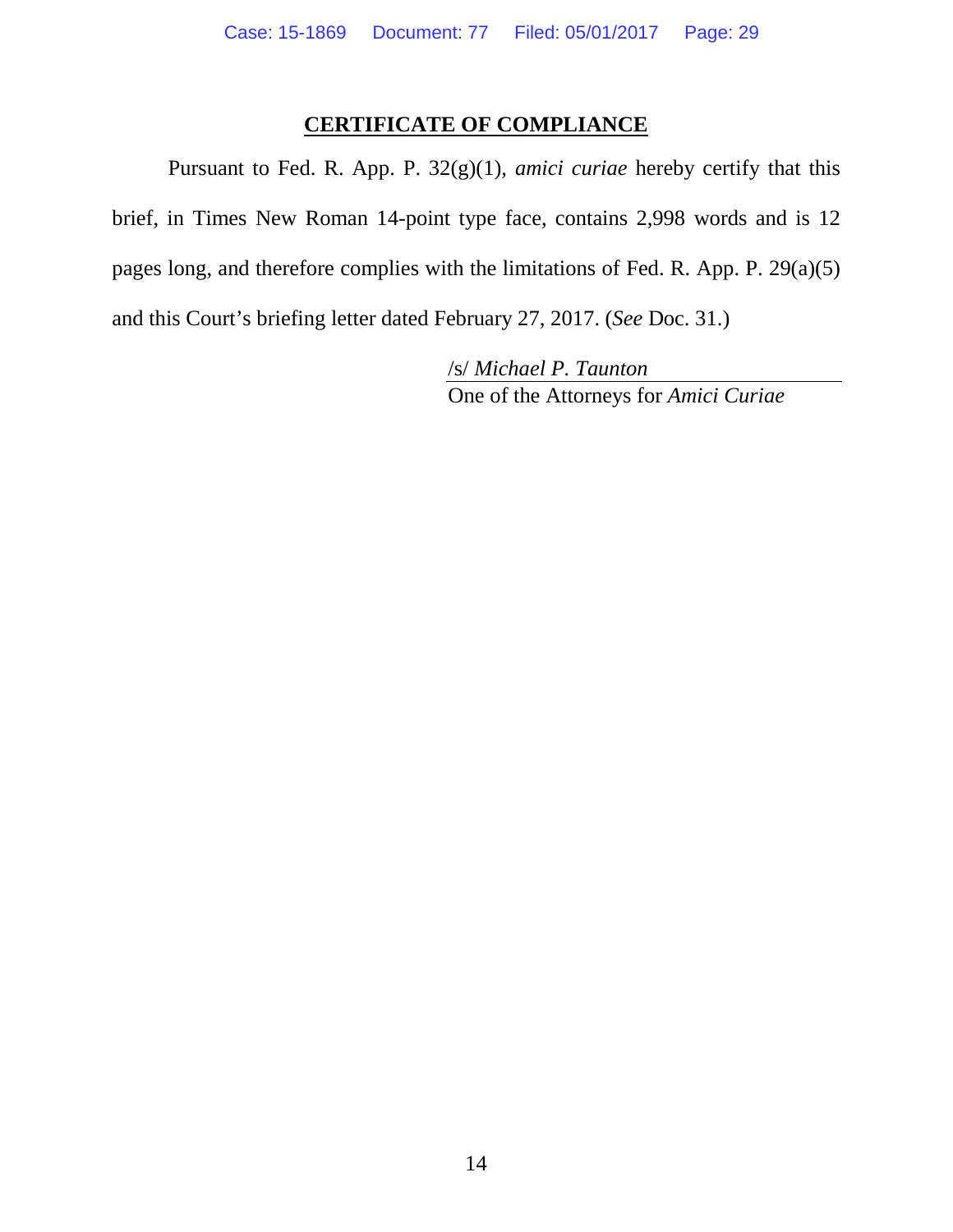### **CERTIFICATE OF SERVICE**

<span id="page-29-0"></span>I hereby certify that on April 27, 2017, a copy of the foregoing has been sent by e-mail to the Court's En Banc Coordinator, Ms. Beverly Harris, who will file it electronically in the Court's CM/ECF system. The following counsel of record will receive a copy of the brief through the Court's CM/ECF system, as well as being sent a copy by United States first class mail, properly addressed and postage prepaid:

### *Counsel for the Appellee County of Jackson, Michigan:*

Richard D. McNulty Cohl, Stoker & Toskey 601 N. Capitol Avenue Lansing, MI 48933 Telephone: (517) 372-9000

Allyson Newton Ho John Clay Sullivan Morgan, Lewis & Bockius 1717 Main Street, Suite 3200 Dallas, TX 75201 Telephone: (214) 466-4000

Michael E. Kenneally Judd Edward Stone, II Morgan, Lewis & Bockius 1111 Pennsylvania Avenue, N.W. Washington, DC 20004 Telephone: (202) 739-3000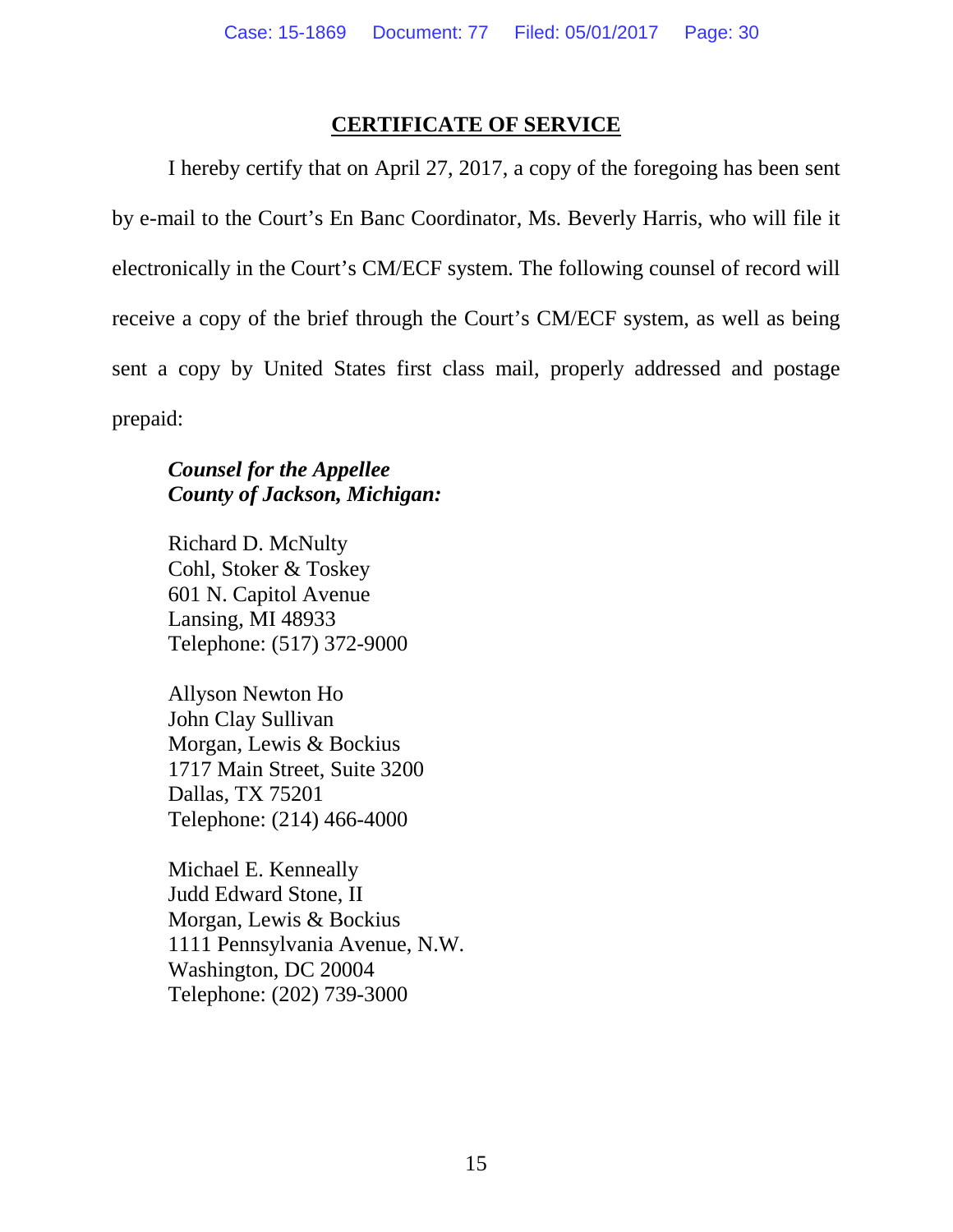Kenneth Alan Klukowski Liberty Institute 2001 W. Plano Parkway, Suite 1600 Plano, TX 75075 Telephone: (972) 941-4444

### *Counsel for amicus curiae Americans United for Separation of Church and State:*

Richard Brian Katskee Americans United for Separation of Church and State 1310 L Street, N.W., Suite 200 Washington, DC 20005

### *Counsel for amicus curiae Anti-Defamation League:*

Michael B. Kimberly Mayer Brown 1999 K Street, N.W. Washington, DC 20006 Telephone: (202) 263-3000

### *Counsel for amicus curiae American Civil Liberties Union:*

Daniel Mach Heather L. Weaver American Civil Liberties Union Program on Freedom of Religion & Belief 915 15th Street, N.W. Washington, DC 20005 Telephone: (202) 544-1681